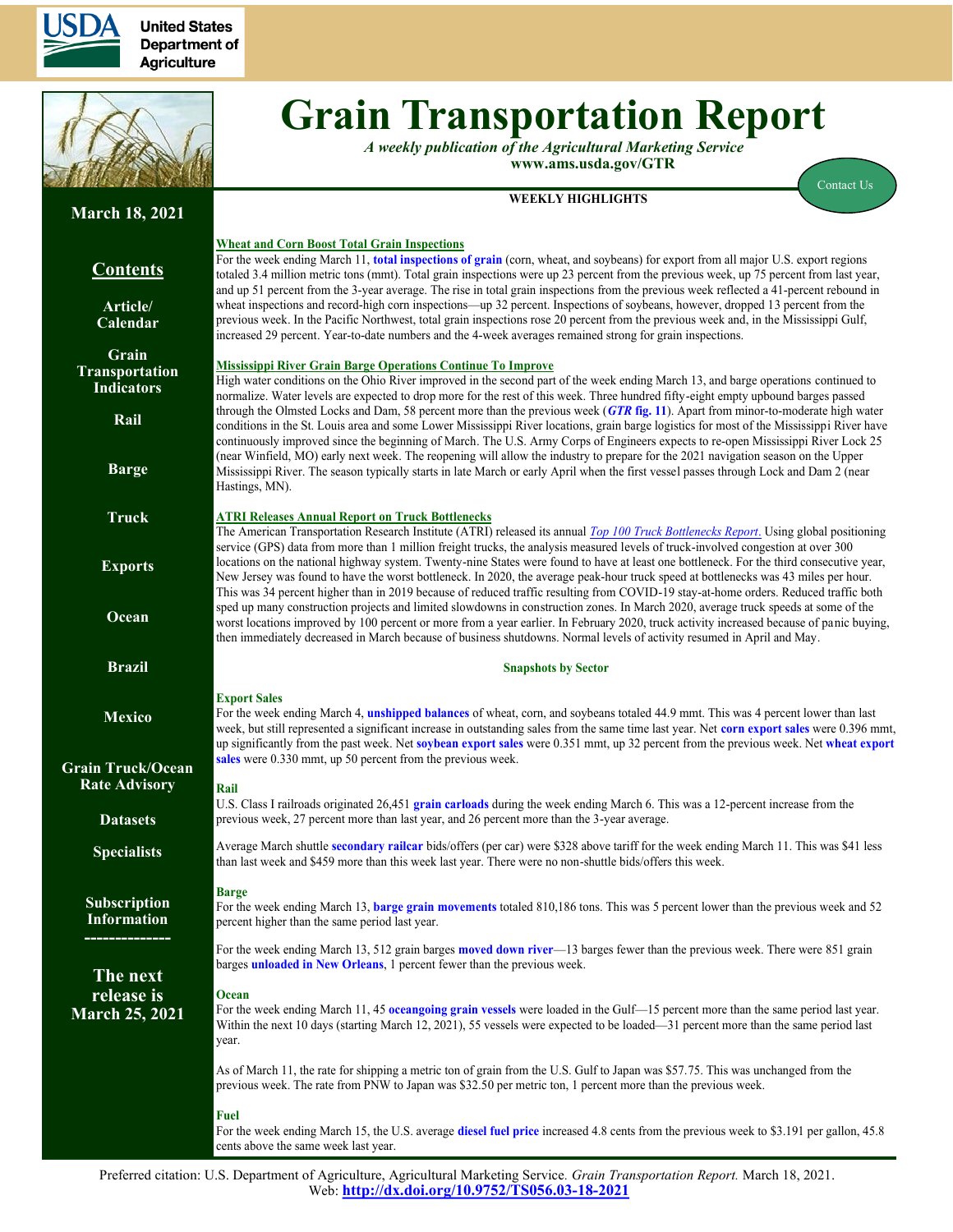## **New Research Compares Rail Regulations Between the United States and Canada**

<span id="page-1-0"></span>*The description and findings contained in this article are drawn from recent USDA-sponsored research from James Nolan, Chi Su, Logan Pizzey, and Steven Peterson. <sup>1</sup> The [full report](https://ageconsearch.umn.edu/record/307243) and a [brief summary](https://www.ams.usda.gov/sites/default/files/media/USCanadaSummary.pdf) are available online.<sup>2</sup>*

An ongoing, key challenge for rail regulators is to balance the competing needs of shippers and railroads. However, regulatory "best practices" that ensure an efficient and fair rail system are not always obvious. In the United States and Canada, two rail systems have emerged. They share key similarities and yet have distinct differences: each system is a product of its country's particular shipping conditions and regulatory philosophies. These differences create potential for each country's regulatory body—the Surface Transportation Board (STB) in the United States and the Canadian Transportation Authority (CTA) in Canada—to learn from its cross-border counterpart. This article briefly highlights findings on where the neighboring countries' rail operations and regulations coincide and where they diverge.

### **Comparison of Rail Operations in the United States and Canada**

Although policy differences account for some variation between U.S. and Canadian rail transportation of grain, grain marketing and geography are also major factors. One key difference is scale—the U.S. rail system handles roughly 10 times more grain than the Canadian system. Further, the United States fulfills considerably higher domestic grain demand than Canada, which exports most of its grain production. Geographically, the Canadian network is simpler, running mostly linearly east to west, while the U.S. complex planar network spans much of the country (table 1).

| <b>Characteristic</b>                             | radiv 1. Svivet enaracteristics of the Ois, and Canadian grain transportation systems.<br>Canada | <b>United States</b>                                                                                                                                                                        |
|---------------------------------------------------|--------------------------------------------------------------------------------------------------|---------------------------------------------------------------------------------------------------------------------------------------------------------------------------------------------|
| Network topography                                | Linear, long                                                                                     | Planar, widespread                                                                                                                                                                          |
| Grain destinations                                | 3 primary ports (1 East, 2 West)                                                                 | Multiple inland ports and several ocean ports<br>serving East, West, and South                                                                                                              |
| Competition in<br>transportation                  | Spatial monopoly/oligopoly—2 Class<br>I railways, several short lines                            | Regional differentiation from monopoly to<br>competition; multiple Class I railroads, but<br>largely duopoly carriers, each in the East and<br>West; short lines as well as barge operators |
| Regulation                                        | Rail revenue monitoring, several<br>limited competitive access provisions                        | Cost assessments, revenue adequacy, some<br>limited access provisions                                                                                                                       |
| Number of primary<br>firms in the supply<br>chain | 2 Class I railroads, several large grain<br>companies                                            | 7 Class I railroads, dozens of barge operators,<br>and grain companies                                                                                                                      |
| Price/volume setting                              | Tariffs, private contracts, limited car<br>auctions                                              | Tariffs, private contracts, car auctions                                                                                                                                                    |
| Grain elevation, storage                          | 424 elevators, 11.7 million-ton<br>capacity, limited on farm capacity                            | Roughly $8,500$ elevators, $>320$ million-ton<br>capacity, considerable on-farm capacity $($ >375<br>million-ton capacity)                                                                  |

|  | Table 1: Select characteristics of the U.S. and Canadian grain transportation systems. |  |  |  |  |  |
|--|----------------------------------------------------------------------------------------|--|--|--|--|--|
|  |                                                                                        |  |  |  |  |  |

Source: Table 1 from the study.

In terms of specific operational metrics, U.S. railroads require fewer cars and employees, but more fuel, to move the same freight volume as Canadian railroads. Grain trains move 15 to 20 percent faster (about 3 miles per hour) in the United States, though dwell times are longer. Given these differences, the researchers conclude, Canadian trains are more efficient than U.S. trains for short trips. In contrast, U.S. trains perform better on longer hauls, where dwell times make up a smaller portion of the total trip. In Canada, 25 percent of the grain cars are government-owned, with the remainder owned (or leased) by industry (shippers and railroads). In contrast, all grain cars in the United States are owned (or leased) by industry.

### **Comparison of Rail Regulation in the United States and Canada**

Throughout much of railroads' history, they have faced substantial regulation in both the United States and Canada. Prior to 1980, railroads in the United States could not set rates according to market forces—for instance, through volume discounts and service contracts with individual shippers. For decades, Canadian rail rates were subsidized, and they were capped in the late 1990s.

<sup>&</sup>lt;sup>1</sup> James Nolan is a professor, Chi Su is a research technician, and Logan Pizzey is a former graduate student at the University of Saskatchewan, Department of Agricultural and Resource Economics. Steven Peterson is Research Scientist at Oak Ridge National Laboratory.

<sup>&</sup>lt;sup>2</sup> The Transportation Services Division (TSD) of USDA's Agricultural Marketing Service continually sponsors cooperative research on transportation matters relevant to USDA stakeholders. Visit our [Cooperative Research Summaries page](https://www.ams.usda.gov/services/transportation-analysis/cooperative-agreement-summaries) to access the full list of cooperative research reports and summaries. This research investigates issues affecting all major modes of agricultural transportation—truck, rail, barge, and ocean. Past projects have covered changes in rail rates over time, effects of barge traffic disruptions on shipping costs, protection of perishable food in trucks, container availability in the Pacific Northwest, and many other topics.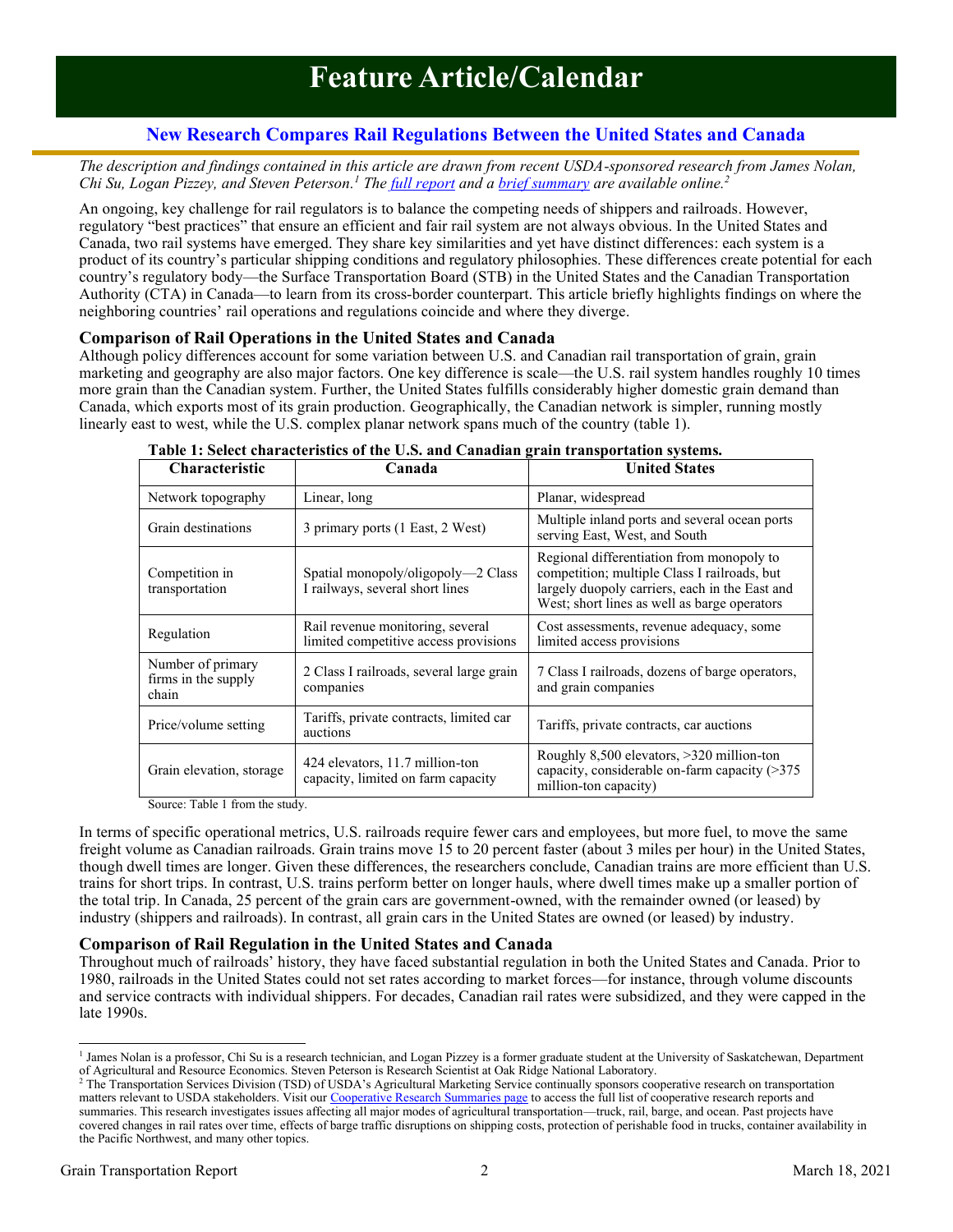In the decades since deregulation (in the 1980s for the United States and 1990s for Canada), many of the rules governing railroads have evolved in both countries. Table 2 provides a synopsis of key components of current regulations by country.

| <b>Element</b>               | Canada                                                                                                                                                                                                                                                                                                                                                   | <b>United States</b>                                                                                                                                                                                                                                                                                                                                                                                     |
|------------------------------|----------------------------------------------------------------------------------------------------------------------------------------------------------------------------------------------------------------------------------------------------------------------------------------------------------------------------------------------------------|----------------------------------------------------------------------------------------------------------------------------------------------------------------------------------------------------------------------------------------------------------------------------------------------------------------------------------------------------------------------------------------------------------|
| Rail revenue<br>regulation   | With Maximum Revenue Entitlement (MRE), revenues<br>on Western grain movements are capped, and railroads<br>earning revenues above the MRE are fined.                                                                                                                                                                                                    | STB annually measures "revenue adequacy," which<br>compares a railroad's return on investment to the<br>industry cost of capital.                                                                                                                                                                                                                                                                        |
| Rate challenge<br>procedures | Shippers can challenge unreasonable rates through<br>Final Offer Arbitration, where, if mediation does not<br>work, each party makes a final offer. The arbitrator<br>chooses 1 of 2 final offers, not a middle or mixed<br>approach.                                                                                                                    | STB has three, cost-based methods to determine rate<br>reasonableness: The first two, Stand-Alone Cost<br>(SAC) and Simplified-SAC, model what a<br>hypothetical entrant railroad would charge. The<br>third, Three-Benchmark (3B), compares a railroad's<br>rates against three cost benchmarks. The methods<br>vary in several dimensions, such as complexity, time<br>to complete, and remedy. $^{2}$ |
| Competitive<br>switching     | Eligibility is relatively clear. Shippers within 30<br>kilometers (18 miles) of an interchange with another<br>carrier can switch carriers. Railroads are compensated<br>at a pre-determined rate. <sup>1</sup><br>Competitive (also recuprocal) switching is known as "interswitching" in Canada Added in 2018, a shipper can also pursue a "long-haul" | It is available, but conditions in which it will be<br>granted are less clear. This topic remains an open<br>proceeding at STB.                                                                                                                                                                                                                                                                          |

**Table 2: Main regulatory tenets by country.**

is known as "interswitching" in Canada. Added in 2018, a shipper can also pursue a "long-haul interswitch" (up to 1,200 km or 745 miles) under certain conditions.

<sup>2</sup> STB's three current methods are Stand-Alone Cost (SAC), Simplified-SAC, and Three-Benchmark. The SAC procedure asks a shipper to construct a hypothetical, perfectly efficient railroad. This imaginary railroad replaces the shipper's current carrier to simulate the competitive rate that would exist in a contestable market. The Simplified-SAC method replaces the SAC design of a hypothetical stand-alone railroad with the actual railroad involved. Three-Benchmark involves comparing a ratio (the disputed rate to variable cost) on three dimensions: with other potentially captive traffic, with similar traffic, and with the average markup the railroad needs to be revenue adequate. Source: USDA, Agricultural Marketing Service, roll-up of various descriptions in the study.

Although both countries have a recent history of deregulation, both countries still limit railroad rates to some degree, and each approach those limitations differently. Canada designed its Maximum Revenue Entitlement policy to allow railroads some freedom in setting rates, but it also protects shippers from exorbitant rates. Annually, STB determines whether railroads earned sufficient revenues to cover their costs of capital, but there is no explicit revenue cap in the United States comparable to Canada's.

In terms of rate review, both countries offer mediation to resolve the dispute. In Canada, if mediation proves unsuccessful, parties can use Final Offer Arbitration (FOA), where CTA chooses the more reasonable final offer from the shipper and railroad. In the United States, STB is considering adopting a new method called Final Offer Rate Review (FORR), with FOA as a feature. <sup>1</sup> However, current STB methods to determine rate reasonableness—Stand-Alone Cost (SAC), Simplified-SAC, or Three-Benchmark (3B)—are largely based on models or measures of rail costs.

Competitive (or inter-) switching is available for shippers in both countries, but eligibility is more clear-cut in Canada. In Canada, an interswitch allows shippers served by a single railroad to switch to a more distant, competing railroad within 30 kilometers (about 18 miles) of a shipment's origin. In the United States, an STB-mandated competitive switch requires the shipper demonstrate uncompetitive conduct by the railroad. Few requests have been filed in the United States, and none have been granted.<sup>2</sup>

### **Signs of Cross-Border Knowledge Sharing**

In recent years, there are signs each country has looked to the other for guidance in overseeing rail transportation. If STB adopts some form of FOA in rail rate review, that aspect of the rate review process will be very similar across the two countries. Lessons learned from Canada's experience with FOA (as detailed in the report) could help shape U.S. FORR. On the other hand, the researchers contend the two countries are unlikely to converge at all on their approach to competitive switching, given recent changes to the policy in Canada and little attention from STB in the United States. Finally, the issue of rail revenue regulation offers some potential for beneficial information sharing: although STB shows no signs of implementing a targeted revenue cap like MRE, revenue adequacy is an undeveloped tenet of STB's approach to rate constraints. If it is developed further, the United States will likely gain from understanding Canada's experience with MRE.

*[Jackson.Novak@usda.gov](mailto: jackson.novak@usda.gov)*, *[PeterA.Caffarelli@usda.gov](mailto: petera.caffarelli@usda.gov)*, *[Jesse.Gastelle@usda.gov](mailto: jesse.gastelle@usda.gov)*

<sup>&</sup>lt;sup>1</sup> In September 2019, STB proposed a new procedure for challenging the reasonableness of rates in small cases called "Final Offer Rate Review" (Docket No. EP 755).

<sup>&</sup>lt;sup>2</sup> Surface Transportation Board. Decision. Docket No. EP 711: Petition for Rulemaking to Adopt Revised Competitive Switching Rules. July 27, 2017.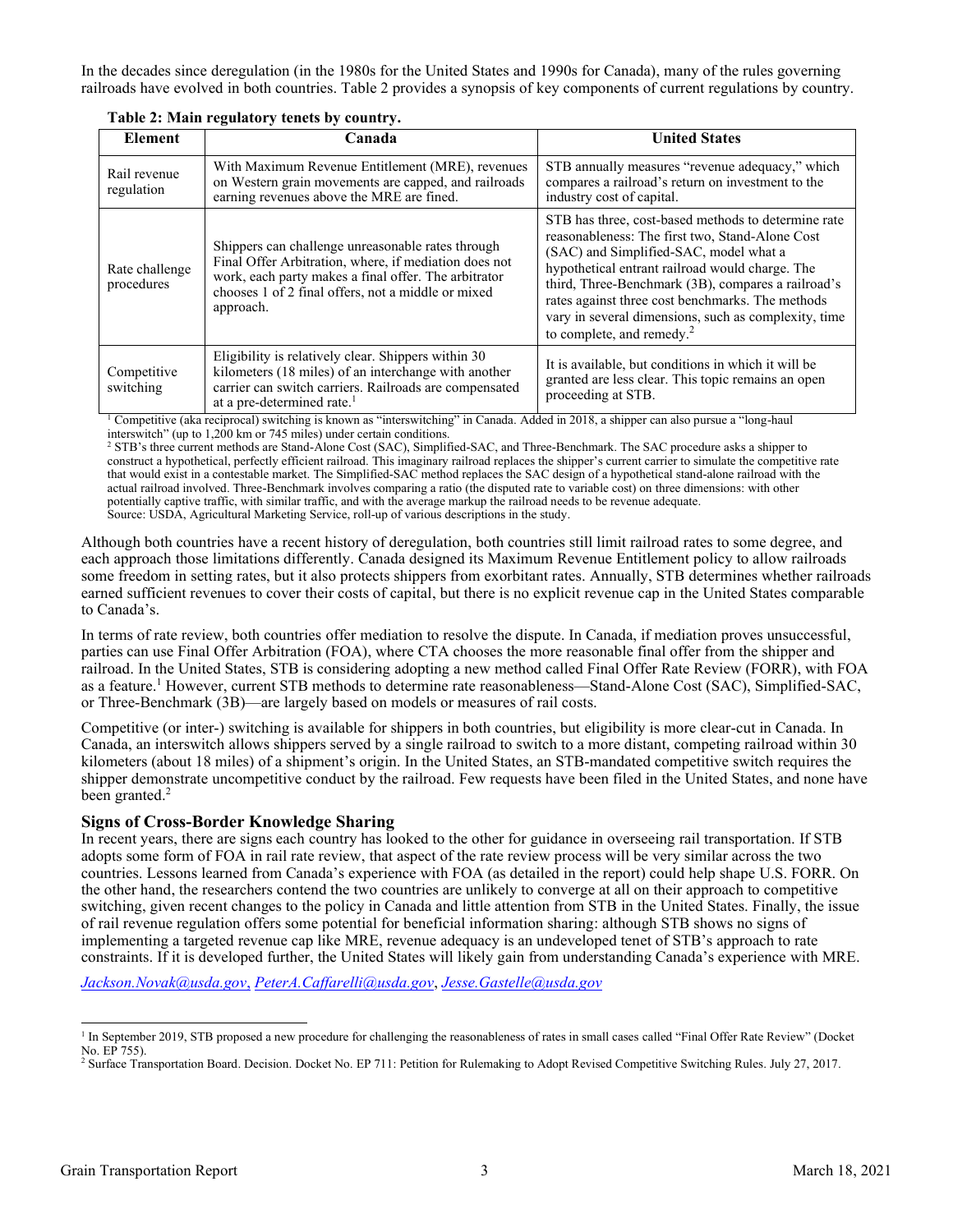## **Grain Transportation Indicators**

<span id="page-3-0"></span>Table 1

### **Grain transport cost indicators<sup>1</sup>**

|                     | Truck | Rail       |                | <b>Barge</b> |      | Ocean   |
|---------------------|-------|------------|----------------|--------------|------|---------|
| For the week ending |       | Unit train | <b>Shuttle</b> |              | Gulf | Pacific |
| 03/17/21            | 214   | 299        | 231            | 212          | 258  | 230     |
| 03/10/21            | 211   | 295        | 233            | 207          | 257  | 229     |

<sup>1</sup>Indicator: Base year 2000 = 100. Weekly updates include truck = diesel (\$/gallon); rail = near-month secondary rail market bid and monthly tariff rate with fuel surcharge (\$/car); barge = Illinois River barge rate (index = percent of tariff rate); ocean = routes to Japan (\$/metric ton); n/a = not available.

Source: USDA, Agricultural Marketing Service.

Table 2

|                  | Market Update: U.S. origins to export position price spreads (\$/bushel) |           |          |
|------------------|--------------------------------------------------------------------------|-----------|----------|
| <b>Commodity</b> | Origin-destination                                                       | 3/12/2021 | 3/5/2021 |
| Corn             | $IL$ – $Gulf$                                                            | $-0.82$   | $-0.85$  |
| Corn             | $NE-Gulf$                                                                | $-0.95$   | $-0.96$  |
| Soybean          | $IA-Gulf$                                                                | $-1.10$   | $-1.16$  |
| <b>HRW</b>       | $KS$ –Gulf                                                               | $-1.85$   | $-1.85$  |
| HRS              | ND-Portland                                                              | $-2.19$   | $-2.20$  |
|                  |                                                                          |           |          |

Note: nq = no quote; n/a = not available; HRW = hard red winter wheat; HRS = hard red spring wheat.

Source: USDA, Agricultural Marketing Service.

The **grain bid summary** illustrates the market relationships for commodities. Positive and negative adjustments in differential between terminal and futures markets, and the relationship to inland market points, are indicators of changes in fundamental market supply and demand. The map may be used to monitor market and time differentials.

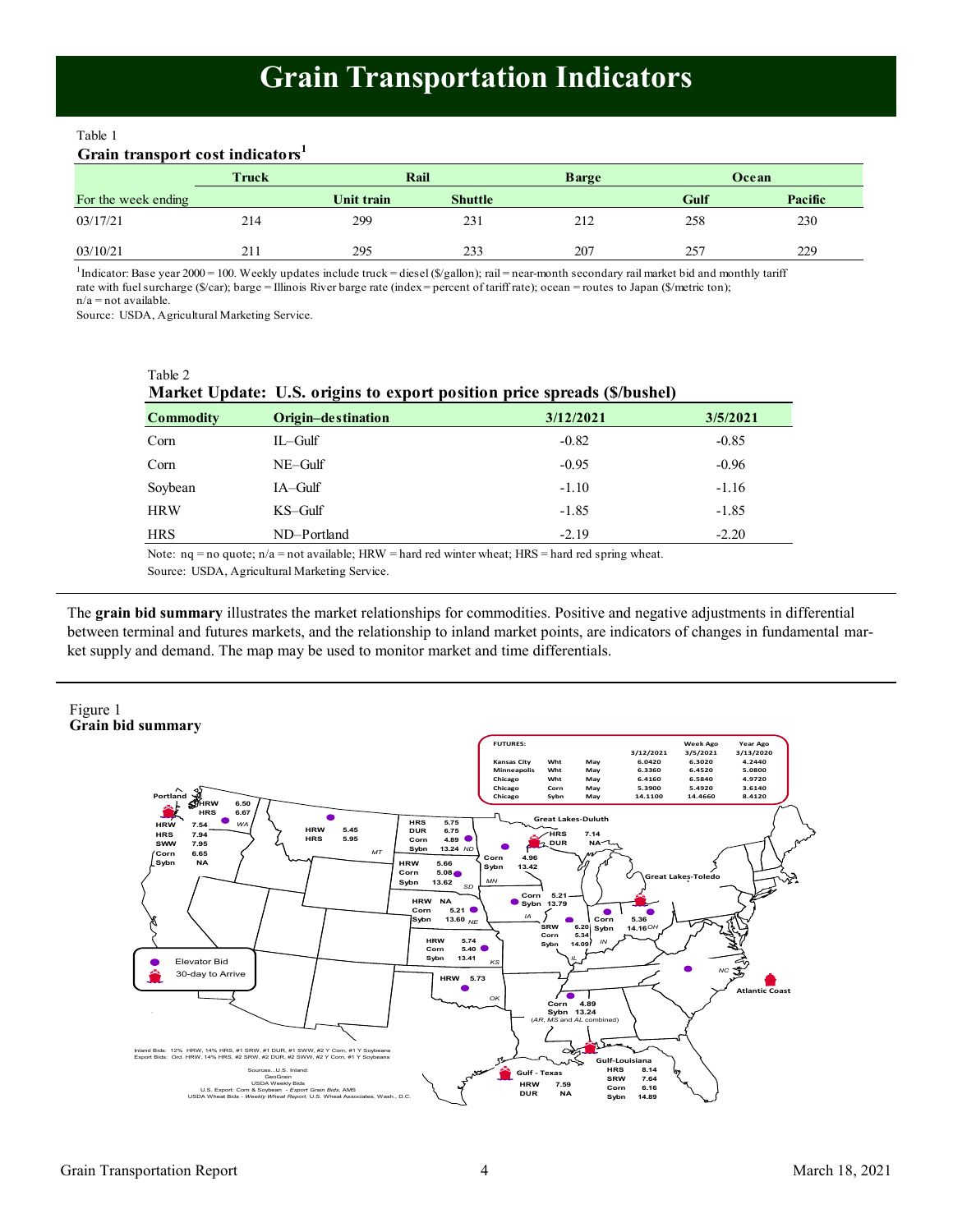### <span id="page-4-0"></span>Table 3 **Rail deliveries to port (carloads)<sup>1</sup>**

|                                               | <b>Mississippi</b> |                   | Pacific          | Atlantic &       |              |                      | Cross-border        |
|-----------------------------------------------|--------------------|-------------------|------------------|------------------|--------------|----------------------|---------------------|
| For the week ending                           | Gulf               | <b>Texas Gulf</b> | <b>Northwest</b> | <b>East Gulf</b> | <b>Total</b> | Week ending          | Mexico <sup>3</sup> |
| $3/10/2021^p$                                 | 1,772              | 1,936             | 7,939            | 98               | 11,745       | 3/6/2021             | 2,948               |
| $3/03/2021$ <sup>r</sup>                      | 1,821              | 2,033             | 6,861            | 511              | 11,226       | 2/27/2021            | 2,849               |
| $2021$ YTD <sup>r</sup>                       | 18,740             | 18,316            | 68,958           | 7,175            | 113,189      | 2021 YTD             | 23,354              |
| $2020$ YTD <sup>r</sup>                       | 3,965              | 5,926             | 41,695           | 1,904            | 53,490       | 2020 YTD             | 22,907              |
| 2021 YTD as % of 2020 YTD                     | 473                | 309               | 165              | 377              | 212          | % change YTD         | 102                 |
| Last 4 weeks as % of $2020^2$                 | 805                | 245               | 144              | 185              | 181          | Last 4wks, % 2020    | 99                  |
| Last 4 weeks as % of 4-year avg. <sup>2</sup> | 273                | 116               | 111              | 120              | 124          | Last 4wks. $%$ 4 yr. | 122                 |
| <b>Total 2020</b>                             | 45.294             | 64.116            | 299,882          | 24,458           | 433,750      | <b>Total 2020</b>    | 126.407             |
| <b>Total 2019</b>                             | 40.974             | 51,167            | 251,181          | 16,192           | 359,514      | <b>Total 2019</b>    | 127,622             |

 $1$ Data is incomplete as it is voluntarily provided.

 $2$  Compared with same 4-weeks in 2020 and prior 4-year average.

<sup>3</sup> Cross-border weekly data is approximately 15 percent below the Association of American Railroads' reported weekly carloads received by Mexican railroads.

to reflect switching between Kansas City Southern de Mexico (KCSM) and Grupo Mexico.

**YTD = year-to-date; p = preliminary data; r = revised data; n/a = not available; wks. = weeks; avg. = average.**

Source: USDA, Agricultural Marketing Service.

Railroads originate approximately 24 percent of U.S. grain shipments. Trends in these loadings are indicative of market conditions and expectations.



Source: USDA, Agricultural Marketing Service.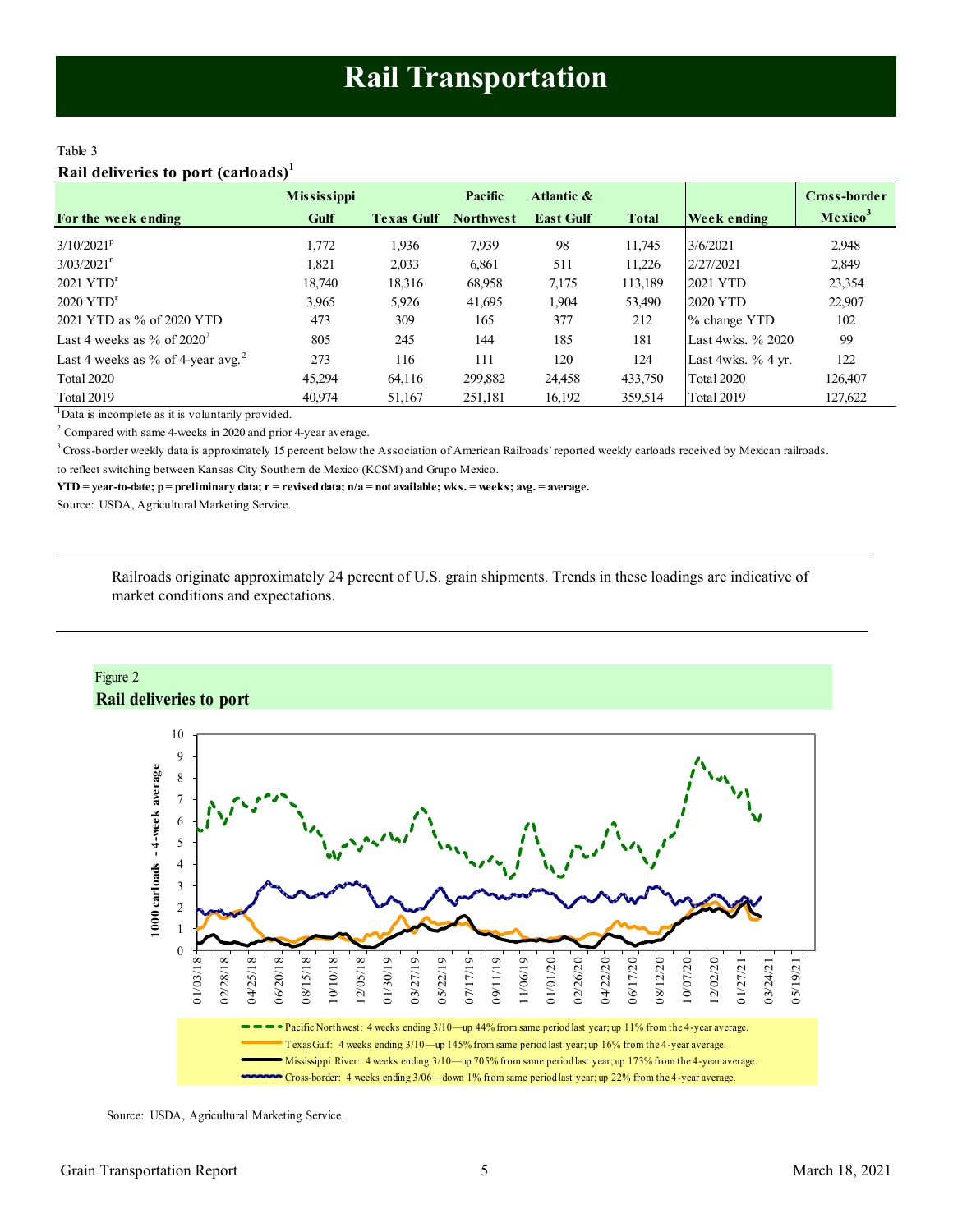### <span id="page-5-0"></span>Table 4

### **Class I rail carrier grain car bulletin (grain carloads originated)**

| o<br>For the week ending:         | $\epsilon$<br>East |           | West        |            |         | <b>U.S. total</b> | Canada  |         |
|-----------------------------------|--------------------|-----------|-------------|------------|---------|-------------------|---------|---------|
| 3/6/2021                          | <b>CSXT</b>        | <b>NS</b> | <b>BNSF</b> | <b>KCS</b> | UP      |                   | CN      | CP      |
| This week                         | 1,999              | 2,380     | 14,775      | 1,053      | 6,244   | 26,451            | 4,935   | 5,764   |
| This week last year               | 1,730              | 2,328     | 10,561      | 1,302      | 4,873   | 20,794            | 3,108   | 3,967   |
| 2021 YTD                          | 18,895             | 24,137    | 117,749     | 8,990      | 57,884  | 227,655           | 43,318  | 43,119  |
| 2020 YTD                          | 17.269             | 22,252    | 103,388     | 10,930     | 43.964  | 197,803           | 32,305  | 36,396  |
| 2021 YTD as % of 2020 YTD         | 109                | 108       | 114         | 82         | 132     | 115               | 134     | 118     |
| Last 4 weeks as $\%$ of 2020*     | 120                | 111       | 113         | 84         | 133     | 116               | 140     | 123     |
| Last 4 weeks as % of 3-yr. avg.** | 115                | 98        | 114         | 85         | 120     | 112               | 122     | 120     |
| <b>Total 2020</b>                 | 91,659             | 130,865   | 613,630     | 57,782     | 296,701 | 1,190,637         | 239,124 | 261,778 |

\*The past 4 weeks of this year as a percent of the same 4 weeks last year.

\*\*The past 4 weeks as a percent of the same period from the prior 3-year average. YTD = year-to-date; avg. = average; yr. = year.

Note: NS = Norfolk Southern; KCS = Kansas City Southern; UP = Union Pacific; CN = Canadian National; CP = Canadian Pacific.

Source: Association of American Railroads.



Source: Association of American Railroads.

### Table 5

## **Railcar auction offerings<sup>1</sup>(\$/car)<sup>2</sup>**

|                   | For the week ending:                         |                      |                      |                      |                    | Delivery period      |                    |            |            |
|-------------------|----------------------------------------------|----------------------|----------------------|----------------------|--------------------|----------------------|--------------------|------------|------------|
|                   | 3/11/2021                                    | $Mar-21$             | $Mar-20$             | <b>Apr-21</b>        | Apr- $20$          | $Mav-21$             | $Mav-20$           | $Jun-21$   | $Jun-20$   |
| BNSF <sup>3</sup> | COT grain units<br>COT grain single-car      | no bids<br>no bids   | no offer<br>no offer | 0<br>$\theta$        |                    | $\theta$             | no bid<br>$\Omega$ | no bids    |            |
| UP <sup>4</sup>   | <b>GCAS/Region 1</b><br><b>GCAS/Region 2</b> | no offer<br>no offer | no offer<br>no offer | no offer<br>no offer | no offer<br>no bid | no offer<br>no offer | no offer<br>no bid | n/a<br>n/a | n/a<br>n/a |

<sup>1</sup>Auction offerings are for single-car and unit train shipments only.

<sup>2</sup>Average premium/discount to tariff, last auction.  $n/a = not$  available.

<sup>3</sup>BNSF - COT = BNSF Railway Certificate of Transportation; north grain and south grain bids were combined effective the week ending 6/24/06.

<sup>4</sup>UP - GCAS = Union Pacific Railroad Grain Car Allocation System.

Region 1 includes: AR, IL, LA, MO, NM, OK, TX, WI, and Duluth, MN.

Region 2 includes: CO, IA, KS, MN, NE, WY, and Kansas City and St. Joseph, MO.

Source: USDA, Agricultural Marketing Service.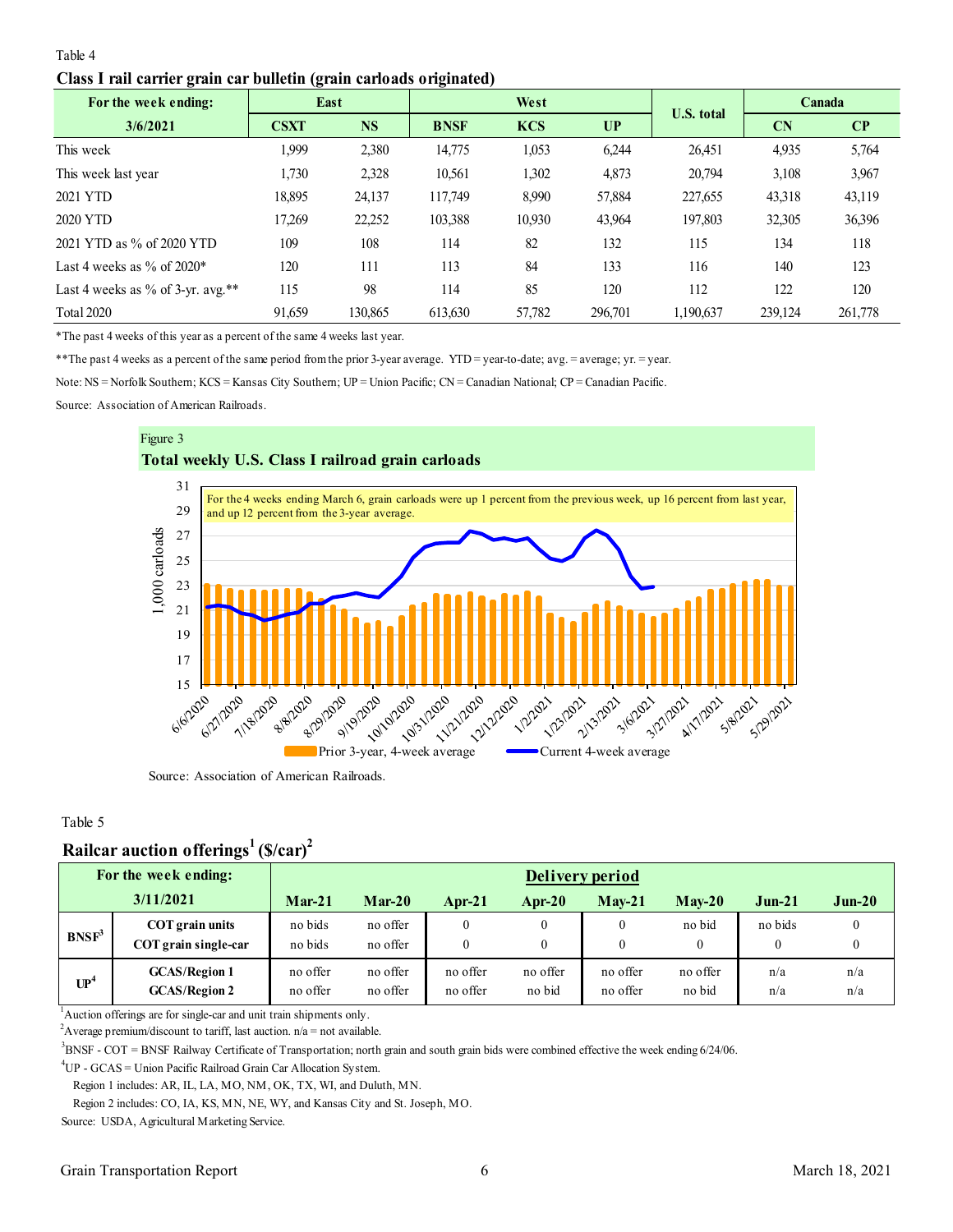<span id="page-6-0"></span>The **secondary rail market** information reflects trade values for service that was originally purchased from the railroad carrier as some form of guaranteed freight. The **auction and secondary rail** values are indicators of rail service quality and demand/ supply.



## **Bids/offers for railcars to be delivered in March 2021, secondary market**

Note: Non-shuttle bids include unit-train and single-car bids. n/a = not available; avg. = average; yr. = year; BNSF = BNSF Railway; UP = Union Pacific Railroad. Source: USDA, Agricultural Marketing Service.



## Figure 5 **Bids/offers for railcars to be delivered in April 2021, secondary market**

Note: Non-shuttle bids include unit-train and single-car bids. n/a = not available; avg. = average; yr. = year; BNSF = BNSF Railway; UP = Union Pacific Railroad. Source: USDA, Agricultural Marketing Service.

Figure 4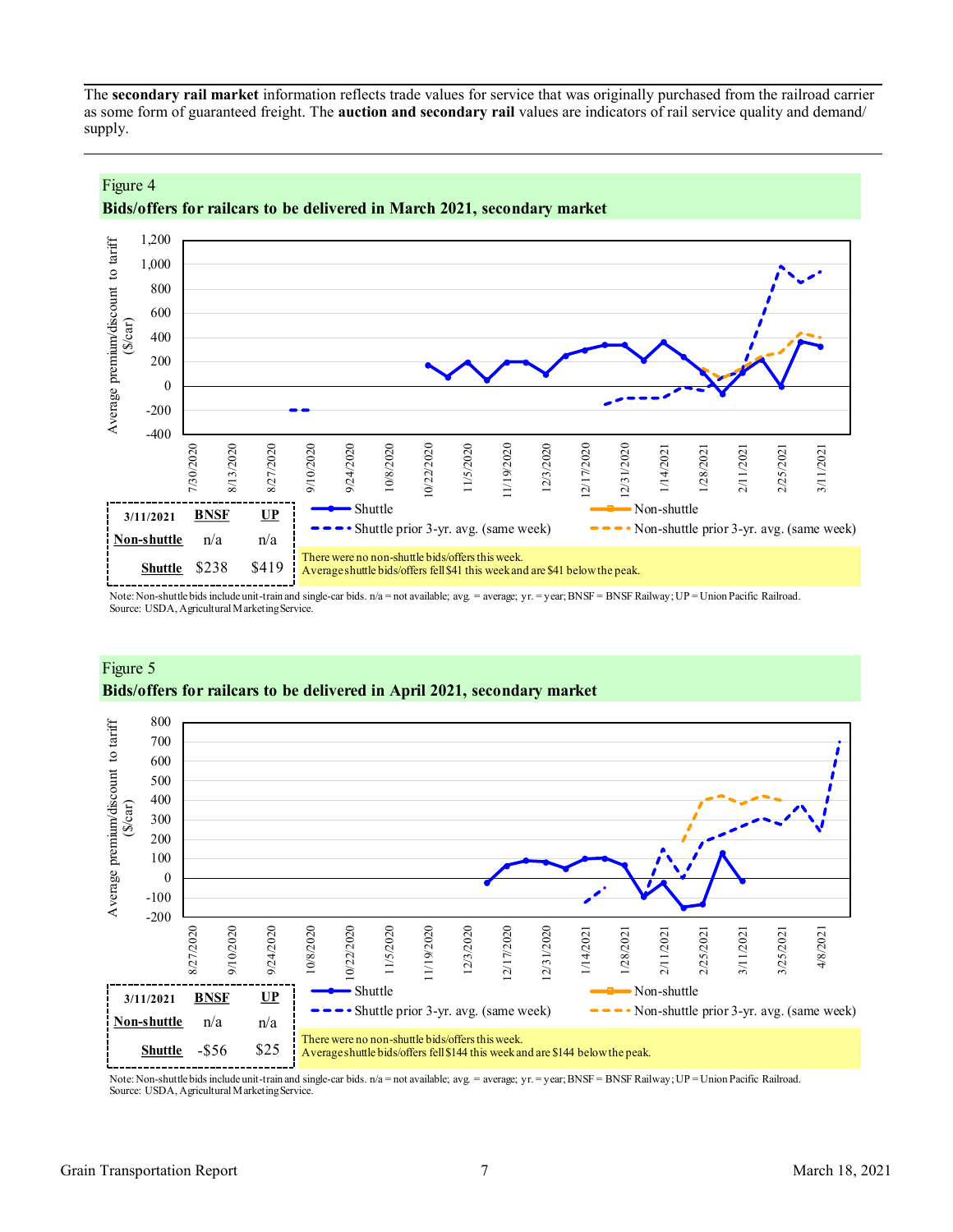

Figure 6 **Bids/offers for railcars to be delivered in May 2021, secondary market**

Note: Non-shuttle bids include unit-train and single-car bids. n/a = not available; avg. = average; yr. = year; BNSF = BNSF Railway; UP = Union Pacific Railroad. Source: USDA, Agricultural Marketing Service.

#### Table 6

### **Weekly secondary railcar market (\$/car)<sup>1</sup>**

| $Mar-21$<br>3/11/2021<br>$Apr-21$<br>$May-21$<br>n/a<br>n/a<br>n/a<br><b>BNSF-GF</b><br>n/a<br>n/a<br>n/a<br>Change from last week<br>Non-shuttle<br>n/a<br>n/a<br>n/a<br>Change from same week 2020<br>n/a<br>n/a<br>n/a<br><b>UP-Pool</b><br>n/a<br>n/a<br>n/a<br>Change from last week<br>n/a<br>n/a<br>n/a<br>Change from same week 2020<br>238<br>(142)<br>(56)<br><b>BNSF-GF</b><br>(125)<br>(106)<br>(67)<br>Change from last week<br>Shuttle<br>425<br>69<br>n/a<br>Change from same week 2020 | $Jun-21$<br>$Jul-21$<br>n/a<br>n/a<br>n/a<br>n/a<br>n/a<br>n/a<br>n/a<br>n/a<br>n/a<br>n/a<br>n/a<br>n/a<br>(200)<br>(150) | Aug- $21$<br>n/a<br>n/a<br>n/a<br>n/a<br>n/a<br>n/a |
|--------------------------------------------------------------------------------------------------------------------------------------------------------------------------------------------------------------------------------------------------------------------------------------------------------------------------------------------------------------------------------------------------------------------------------------------------------------------------------------------------------|----------------------------------------------------------------------------------------------------------------------------|-----------------------------------------------------|
|                                                                                                                                                                                                                                                                                                                                                                                                                                                                                                        |                                                                                                                            |                                                     |
|                                                                                                                                                                                                                                                                                                                                                                                                                                                                                                        |                                                                                                                            |                                                     |
|                                                                                                                                                                                                                                                                                                                                                                                                                                                                                                        |                                                                                                                            |                                                     |
|                                                                                                                                                                                                                                                                                                                                                                                                                                                                                                        |                                                                                                                            |                                                     |
|                                                                                                                                                                                                                                                                                                                                                                                                                                                                                                        |                                                                                                                            |                                                     |
|                                                                                                                                                                                                                                                                                                                                                                                                                                                                                                        |                                                                                                                            |                                                     |
|                                                                                                                                                                                                                                                                                                                                                                                                                                                                                                        |                                                                                                                            |                                                     |
|                                                                                                                                                                                                                                                                                                                                                                                                                                                                                                        |                                                                                                                            | (150)                                               |
|                                                                                                                                                                                                                                                                                                                                                                                                                                                                                                        | $\mathbf{0}$<br>$\mathbf{0}$                                                                                               | $\overline{0}$                                      |
|                                                                                                                                                                                                                                                                                                                                                                                                                                                                                                        | n/a<br>n/a                                                                                                                 | n/a                                                 |
| 419<br>25<br>(113)<br><b>UP-Pool</b>                                                                                                                                                                                                                                                                                                                                                                                                                                                                   | (100)<br>n/a                                                                                                               | (213)                                               |
| (181)<br>44<br>(63)<br>Change from last week                                                                                                                                                                                                                                                                                                                                                                                                                                                           | $\theta$<br>n/a                                                                                                            | (63)                                                |
| 494<br>129<br>(13)<br>Change from same week 2020                                                                                                                                                                                                                                                                                                                                                                                                                                                       | n/a<br>n/a                                                                                                                 | n/a                                                 |
| <sup>1</sup> Average premium/discount to tariff, \$/car-last week.                                                                                                                                                                                                                                                                                                                                                                                                                                     |                                                                                                                            |                                                     |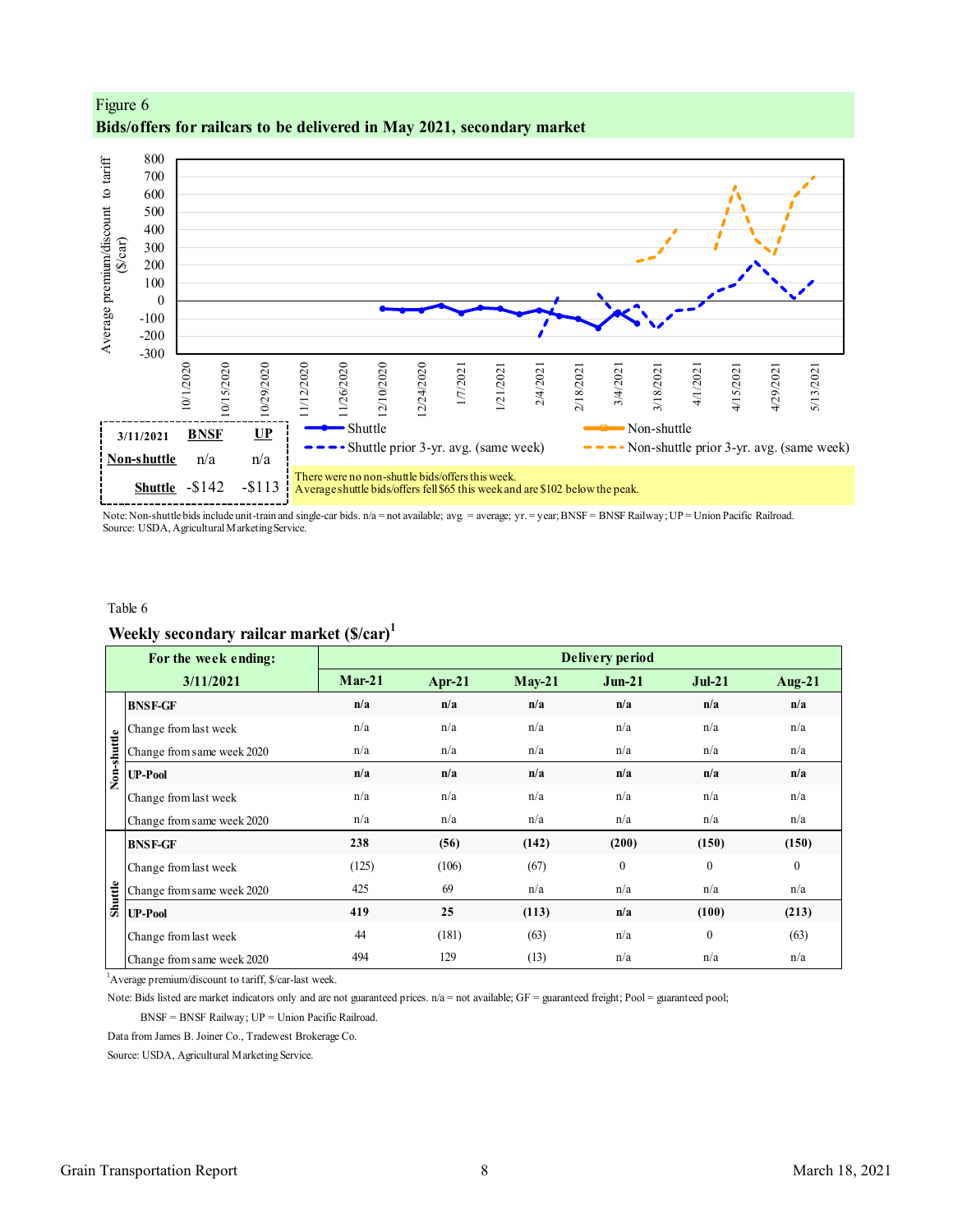The **tariff rail rate** is the base price of freight rail service. Together with **fuel surcharges** and any **auction and secondary rail** values, the tariff rail rate constitutes the full cost of shipping by rail. Typically, auction and secondary rail values are a small fraction of the full cost of shipping by rail relative to the tariff rate. However, during times of high rail demand or short supply, high auction and secondary rail values can exceed the cost of the tariff rate plus fuel surcharge.

#### Table 7

### **Tariff rail rates for unit and shuttle train shipments<sup>1</sup>**

|                      |                            |                                                                                                                                           |          | Fuel      |                            |                     | Percent             |
|----------------------|----------------------------|-------------------------------------------------------------------------------------------------------------------------------------------|----------|-----------|----------------------------|---------------------|---------------------|
|                      |                            |                                                                                                                                           | Tariff   | surcharge | Tariff plus surcharge per: |                     | change              |
| <b>March 2021</b>    | Origin region <sup>3</sup> | Destination region <sup>3</sup>                                                                                                           | rate/car | per car   | metric ton                 | bushel <sup>2</sup> | ${\bf Y}/{\bf Y}^4$ |
| Unit train           |                            |                                                                                                                                           |          |           |                            |                     |                     |
| Wheat                | Wichita, KS                | St. Louis, MO                                                                                                                             | \$3,983  | \$61      | \$40.16                    | \$1.09              | $-1$                |
|                      | Grand Forks, ND            | Duluth-Superior, MN                                                                                                                       | \$4,208  | \$0       | \$41.79                    | \$1.14              | $-3$                |
|                      | Wichita, KS                | Los Angeles, CA                                                                                                                           | \$7,115  | \$0       | \$70.66                    | \$1.92              | $-2$                |
|                      | Wichita, KS                | New Orleans, LA                                                                                                                           | \$4,525  | \$107     | \$46.00                    | \$1.25              | $-1$                |
|                      | Sioux Falls, SD            | Galveston-Houston, TX                                                                                                                     | \$6,851  | \$0       | \$68.03                    | \$1.85              | $-2$                |
|                      | Colby, KS                  | Galveston-Houston, TX                                                                                                                     | \$4,801  | \$117     | \$48.84                    | \$1.33              | $^{\rm -1}$         |
|                      | Amarillo, TX               | Los Angeles, CA                                                                                                                           | \$5,121  | \$163     | \$52.47                    | \$1.43              | $\textnormal{-}2$   |
| Corn                 | Champaign-Urbana, IL       | New Orleans, LA                                                                                                                           | \$3,900  | \$121     | \$39.93                    | \$1.01              | $-2$                |
|                      | Toledo, OH                 | Raleigh, NC                                                                                                                               | \$7,833  | \$0       | \$77.79                    | \$1.98              | 15                  |
|                      | Des Moines, IA             | Davenport, IA                                                                                                                             | \$2,455  | \$26      | \$24.63                    | \$0.63              | 1                   |
|                      | Indianapolis, IN           | Atlanta, GA                                                                                                                               | \$5,979  | \$0       | \$59.37                    | \$1.51              | $\mathfrak{Z}$      |
|                      | Indianapolis, IN           | Knoxville, TN                                                                                                                             | \$5,040  | \$0       | \$50.05                    | \$1.27              | $\mathfrak{Z}$      |
|                      | Des Moines, IA             | Little Rock, AR                                                                                                                           | \$3,900  | \$75      | \$39.47                    | \$1.00              | 1                   |
|                      | Des Moines, IA             | Los Angeles, CA                                                                                                                           | \$5,780  | \$219     | \$59.57                    | \$1.51              | $\mathbf{0}$        |
| Soybeans             | Minneapolis, MN            | New Orleans, LA                                                                                                                           | \$5,246  | \$97      | \$53.06                    | \$1.44              | 40                  |
|                      | Toledo, OH                 | Huntsville, AL                                                                                                                            | \$6,595  | \$0       | \$65.49                    | \$1.78              | 17                  |
|                      | Indianapolis, IN           | Raleigh, NC                                                                                                                               | \$7,125  | \$0       | \$70.75                    | \$1.93              | 3                   |
|                      | Indianapolis, IN           | Huntsville, AL                                                                                                                            | \$5,247  | \$0       | \$52.11                    | \$1.42              | $\mathfrak{Z}$      |
|                      | Champaign-Urbana, IL       | New Orleans, LA                                                                                                                           | \$4,645  | \$121     | \$47.33                    | \$1.29              | $-1$                |
| <b>Shuttle train</b> |                            |                                                                                                                                           |          |           |                            |                     |                     |
| Wheat                | Great Falls, MT            | Portland, OR                                                                                                                              | \$4,018  | \$0       | \$39.90                    | \$1.09              | $-3$                |
|                      | Wichita, KS                | Galveston-Houston, TX                                                                                                                     | \$4,236  | \$0       | \$42.07                    | \$1.14              | $-3$                |
|                      | Chicago, IL                | Albany, NY                                                                                                                                | \$6,376  | \$0       | \$63.32                    | \$1.72              | $-10$               |
|                      | Grand Forks, ND            | Portland, OR                                                                                                                              | \$5,676  | \$0       | \$56.37                    | \$1.53              | $-2$                |
|                      | Grand Forks, ND            | Galveston-Houston, TX                                                                                                                     | \$5,996  | \$0       | \$59.54                    | \$1.62              | $-2$                |
|                      | Colby, KS                  | Portland, OR                                                                                                                              | \$6,012  | \$192     | \$61.61                    | \$1.68              | $-2$                |
| Corn                 | Minneapolis, MN            | Portland, OR                                                                                                                              | \$5,180  | \$0       | \$51.44                    | \$1.31              | $\boldsymbol{0}$    |
|                      | Sioux Falls, SD            | Tacoma, WA                                                                                                                                | \$5,140  | \$0       | \$51.04                    | \$1.30              | $\overline{0}$      |
|                      | Champaign-Urbana, IL       | New Orleans, LA                                                                                                                           | \$3,820  | \$121     | \$39.13                    | \$0.99              | $-2$                |
|                      | Lincoln, NE                | Galveston-Houston, TX                                                                                                                     | \$3,880  | \$0       | \$38.53                    | \$0.98              | $\boldsymbol{0}$    |
|                      | Des Moines, IA             | Amarillo, TX                                                                                                                              | \$4,320  | \$94      | \$43.84                    | \$1.11              | 1                   |
|                      | Minneapolis, MN            | Tacoma, WA                                                                                                                                | \$5,180  | \$0       | \$51.44                    | \$1.31              | $\bf{0}$            |
|                      | Council Bluffs, IA         | Stockton, CA                                                                                                                              | \$5,100  | \$0       | \$50.65                    | \$1.29              | 2                   |
| Soybeans             | Sioux Falls, SD            | Tacoma, WA                                                                                                                                | \$5,850  | \$0       | \$58.09                    | \$1.58              | $\bf{0}$            |
|                      | Minneapolis, MN            | Portland, OR                                                                                                                              | \$5,900  | \$0       | \$58.59                    | \$1.59              | $\boldsymbol{0}$    |
|                      | Fargo, ND                  | Tacoma, WA                                                                                                                                | \$5,750  | \$0       | \$57.10                    | \$1.55              | $\boldsymbol{0}$    |
|                      | Council Bluffs, IA         | New Orleans, LA                                                                                                                           | \$4,875  | \$139     | \$49.79                    | \$1.36              | $-2$                |
|                      | Toledo, OH                 | Huntsville, AL                                                                                                                            | \$4,945  | \$0       | \$49.11                    | \$1.34              | 3                   |
|                      | Grand Island, NE           | Portland, OR                                                                                                                              | \$5,260  | \$196     | \$54.19                    | \$1.47              | $-2$                |
|                      |                            | <sup>1</sup> A unit train refers to shipments of at least 25 cars. Shuttle train rates are generally available for qualified shipments of |          |           |                            |                     |                     |

75-120 cars that meet railroad efficiency requirements.

<sup>2</sup>Approximate load per car = 111 short tons (100.7 metric tons): corn 56 pounds per bushel (lbs/bu), wheat and soybeans 60 lbs/bu.

<sup>3</sup>Regional economic areas are defined by the Bureau of Economic Analysis (BEA).

<sup>4</sup>Percentage change year over year (Y/Y) calculated using tariff rate plus fuel surcharge.

Source: BNSF Railway, Canadian National Railway, CSX Transportation, and Union Pacific Railroad.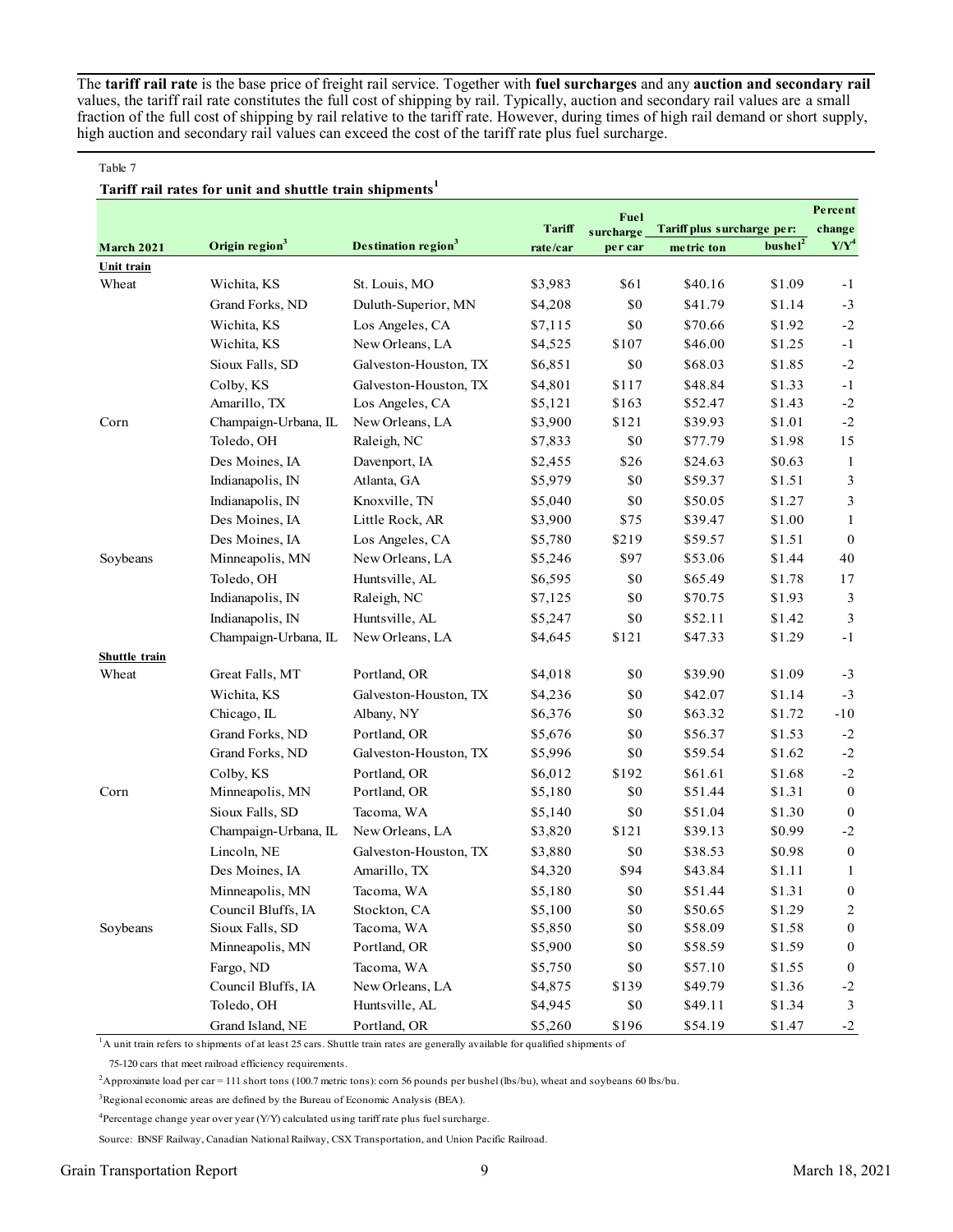|                  | Date: March 2021       |                           |                      | Fuel                 |                         | <b>Tariff rate plus</b> | Percent             |
|------------------|------------------------|---------------------------|----------------------|----------------------|-------------------------|-------------------------|---------------------|
|                  | Origin                 |                           | <b>Tariff rate</b>   | surcharge            |                         | fuel surcharge per:     | change <sup>4</sup> |
| <b>Commodity</b> | state                  | <b>Destination region</b> | per car <sup>1</sup> | per car <sup>2</sup> | metric ton <sup>3</sup> | bushel <sup>3</sup>     | Y/Y                 |
| Wheat            | MT                     | Chihuahua, CI             | \$7,384              | \$0                  | \$75.45                 | \$2.05                  | $-2$                |
|                  | OK                     | Cuautitlan, EM            | \$6,713              | \$84                 | \$69.44                 | \$1.89                  | $-2$                |
|                  | KS                     | Guadalajara, JA           | \$7,471              | \$611                | \$82.58                 | \$2.25                  | $\theta$            |
|                  | TX                     | Salinas Victoria, NL      | \$4,347              | \$51                 | \$44.93                 | \$1.22                  | $\boldsymbol{0}$    |
| Corn             | IA                     | Guadalajara, JA           | \$8,902              | \$496                | \$96.02                 | \$2.44                  | $\mathbf{0}$        |
|                  | <b>SD</b>              | Celaya, GJ                | \$8,140              | \$0                  | \$83.17                 | \$2.11                  | $\mathbf{0}$        |
|                  | $\rm NE$               | Queretaro, QA             | \$8,300              | \$172                | \$86.56                 | \$2.20                  | $-1$                |
|                  | <b>SD</b>              | Salinas Victoria, NL      | \$6,905              | \$0                  | \$70.55                 | \$1.79                  | $\theta$            |
|                  | MO                     | Tlalnepantla, EM          | \$7,665              | \$167                | \$80.03                 | \$2.03                  | $-1$                |
|                  | SD <sub></sub>         | Torreon, CU               | \$7,690              | \$0                  | \$78.57                 | \$1.99                  | $\mathbf{0}$        |
| Soybeans         | МO                     | Bojay (Tula), HG          | \$8,547              | \$467                | \$92.10                 | \$2.50                  | $\mathbf{0}$        |
|                  | NE                     | Guadalajara, JA           | \$9,157              | \$481                | \$98.48                 | \$2.68                  | $\mathbf{0}$        |
|                  | IA                     | El Castillo, JA           | \$9,410              | \$0                  | \$96.15                 | \$2.61                  | $-1$                |
|                  | $\mathbf{K}\mathbf{S}$ | Torreon, CU               | \$8,014              | \$321                | \$85.16                 | \$2.32                  | $\mathbf{0}$        |
| Sorghum          | <b>NE</b>              | Celaya, GJ                | \$7,772              | \$430                | \$83.80                 | \$2.13                  | $\mathbf{0}$        |
|                  | <b>KS</b>              | Queretaro, QA             | \$8,108              | \$104                | \$83.91                 | \$2.13                  | $-1$                |
|                  | NE                     | Salinas Victoria, NL      | \$6,713              | \$84                 | \$69.44                 | \$1.76                  | $-1$                |
|                  | <b>NE</b>              | Torreon, CU               | \$7,092              | \$286                | \$75.39                 | \$1.91                  | $-1$                |

Table 8 **Tariff rail rates for U.S. bulk grain shipments to Mexico**

<sup>1</sup>Rates are based upon published tariff rates for high-capacity shuttle trains. Shuttle trains are available for qualified

shipments of 75-110 cars that meet railroad efficiency requirements.

2 Fuel surcharge adjusted to reflect the change in Ferrocarril Mexicano, S.A. de C.V railroad fuel surcharge policy as of 10/01/2009.

<sup>3</sup>Approximate load per car = 97.87 metric tons: Corn & Sorghum 56 lbs/bu, Wheat & Soybeans 60 lbs/bu.

<sup>4</sup> Percentage change calculated using tariff rate plus fuel surchage;  $Y/Y = year$  over year.

Sources: BNSF Railway, Union Pacific Railroad, Kansas City Southern.

### Figure 7

### **Railroad fuel surcharges, North American weighted average<sup>1</sup>**



<sup>1</sup> Weighted by each Class I railroad's proportion of grain traffic for the prior year.

\* Beginning January 2009, the Canadian Pacific fuel surcharge is computed by a monthly average of the bi-weekly fuel surcharge.

\*\*CSX strike price changed from \$2.00/gal. to \$3.75/gal. starting January 1, 2015.

Sources: BNSF Railway, Canadian National Railway, CSX Transportation, Canadian Pacific Railway, Union Pacific Railroad, Kansas City Southern Railway, Norfolk Southern Corporation.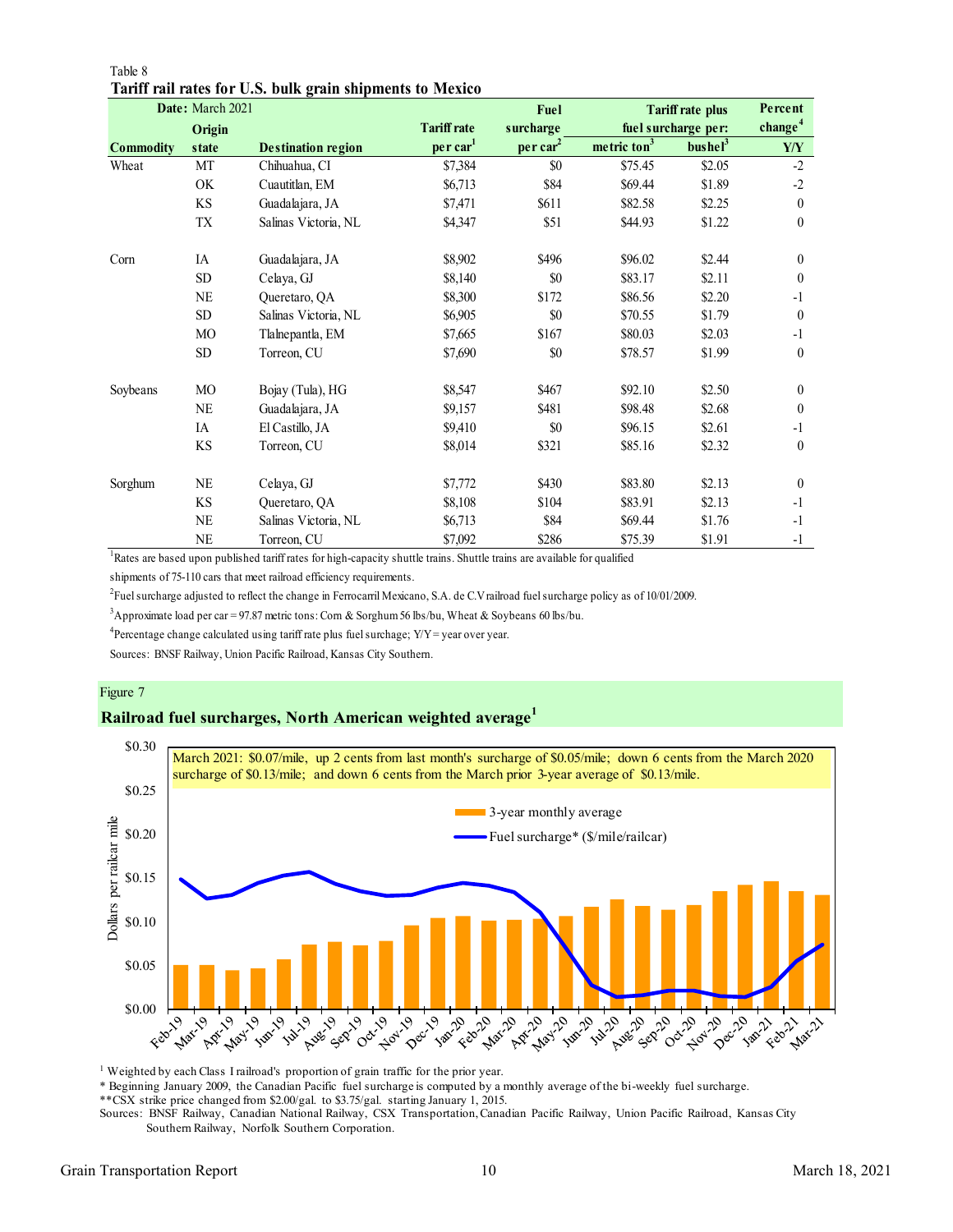## **Barge Transportation**

<span id="page-10-0"></span>Figure 8

**Illinois River barge freight rate1,2,3**



<sup>1</sup>Rate = percent of 1976 tariff benchmark index (1976 = 100 percent); <sup>2</sup>4-week moving average of the 3-year average.  $3$ No rates data from 06/23/20 to 9/29/20 due to the lock closure for rehabilitation and replacement of lock machinery. Source: USDA, Agricultural Marketing Service.

| Table 9                                     |  |
|---------------------------------------------|--|
| Weekly barge freight rates: Southbound only |  |

|                   |                                           | Twin<br><b>Cities</b> | Mid-<br><b>Mississippi</b>                           | Lower<br><b>Illinois</b><br><b>River</b> |                | <b>St. Louis</b> Cincinnati | Lower<br>Ohio  | Cairo-<br><b>Memphis</b> |
|-------------------|-------------------------------------------|-----------------------|------------------------------------------------------|------------------------------------------|----------------|-----------------------------|----------------|--------------------------|
| Rate <sup>1</sup> | 3/16/2021<br>3/9/2021                     |                       | $\overline{\phantom{0}}$<br>$\overline{\phantom{a}}$ | 381<br>372                               | 273<br>264     | 293<br>294                  | 293<br>294     | 240<br>246               |
| \$/ton            | 3/16/2021<br>3/9/2021                     |                       | $\overline{\phantom{a}}$<br>$\overline{\phantom{0}}$ | 17.68<br>17.26                           | 10.89<br>10.53 | 13.74<br>13.79              | 11.84<br>11.88 | 7.54<br>7.72             |
|                   | Current week % change from the same week: |                       |                                                      |                                          |                |                             |                |                          |
|                   | Last year<br>$3$ -year avg. $2$           | ۰                     | $\overline{\phantom{a}}$                             | 37<br>$-11$                              | 49<br>$-15$    | 52<br>$-23$                 | 52<br>$-23$    | 36<br>$-18$              |
| Rate <sup>1</sup> | April<br>June                             | 488<br>468            | 415<br>384                                           | 381<br>363                               | 271<br>256     | 281<br>268                  | 281<br>268     | 236<br>229               |

Source: USDA, Agricultural Marketing Service. <sup>1</sup>Rate = percent of 1976 tariff benchmark index (1976 = 100 percent); <sup>2</sup>4-week moving average; ton = 2,000 pounds; "-" not available due to closure.

### **Figure 9 Benchmark tariff rates**

## **Calculating barge rate per ton:**

(Rate \* 1976 tariff benchmark rate per ton)/100

Select applicable index from market quotes are included in tables on this page. The 1976 benchmark rates per ton are provided in map.

*Map Credit: USDA, Agricultural Marketing Service* 

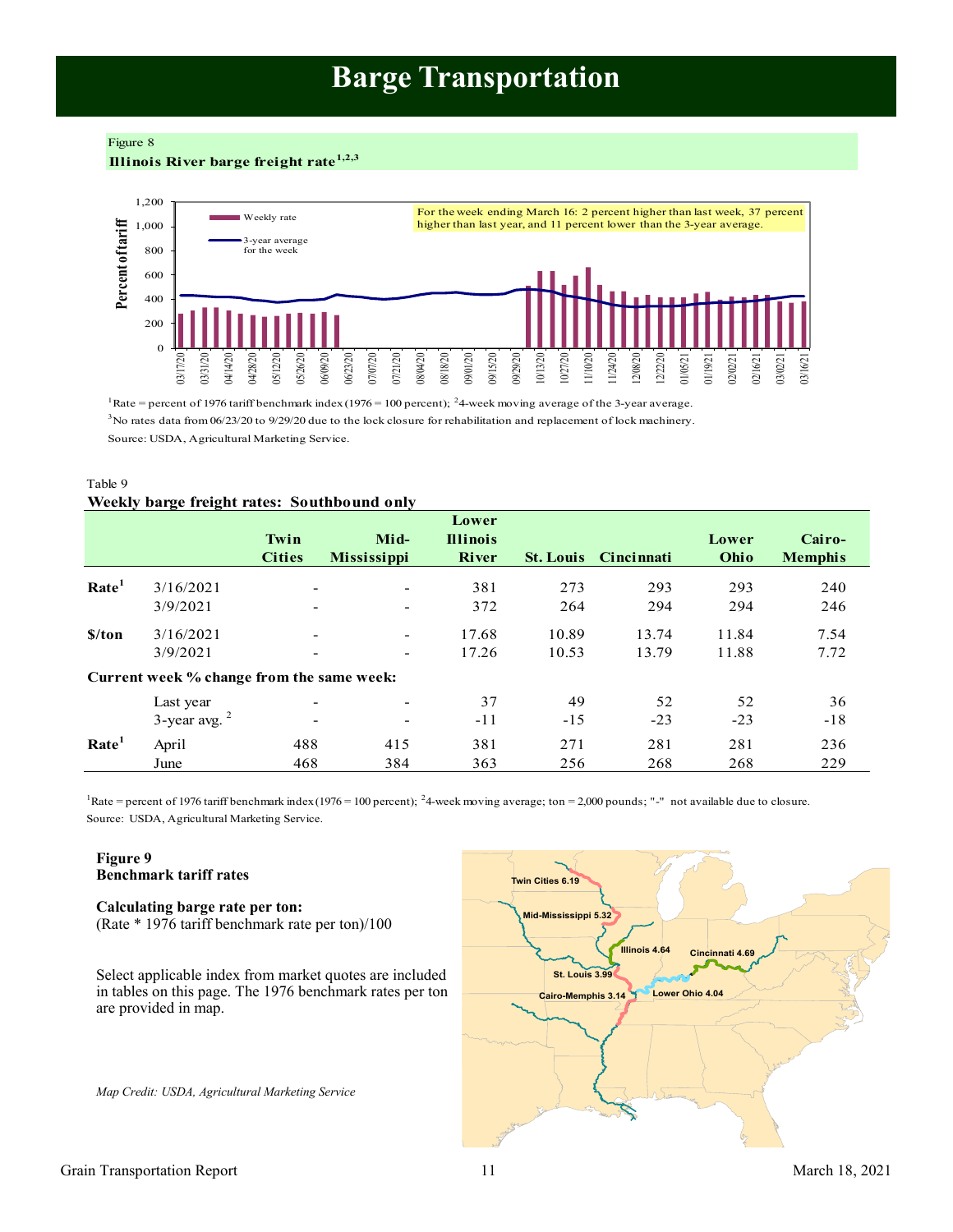## <span id="page-11-0"></span>Figure 10 **Barge movements on the Mississippi River<sup>1</sup> (Locks 27 - Granite City, IL)**



<sup>1</sup> The 3-year average is a 4-week moving average.

Source: U.S. Army Corps of Engineers.

#### Table 10

### **Barge grain movements (1,000 tons)**

| For the week ending $03/13/2021$  | Corn             | Wheat    | <b>Soybe ans</b> | Other    | <b>Total</b> |
|-----------------------------------|------------------|----------|------------------|----------|--------------|
| Mississippi River                 |                  |          |                  |          |              |
| Rock Island, IL (L15)             | 0                | $\theta$ | $\theta$         | $\theta$ | $\theta$     |
| Winfield, MO (L25)                | 0                |          | $\Omega$         | $\Omega$ | $\theta$     |
| Alton, IL $(L26)$                 | 372              |          | 73               | $\Omega$ | 448          |
| Granite City, IL (L27)            | 372              |          | 73               | $\Omega$ | 448          |
| <b>Illinois River (La Grange)</b> | 276              | 3        | 78               | $\theta$ | 357          |
| <b>Ohio River (Olmsted)</b>       | 244              | $\theta$ | 56               | $\theta$ | 299          |
| Arkansas River (L1)               | $\boldsymbol{0}$ | 29       | 34               | $\Omega$ | 63           |
| Weekly total - 2021               | 615              | 33       | 162              | $\Omega$ | 810          |
| Weekly total - 2020               | 292              | 30       | 210              | $\Omega$ | 532          |
| $2021$ YTD <sup>1</sup>           | 4,956            | 160      | 2,561            | 87       | 7,763        |
| $2020$ YTD <sup>1</sup>           | 2,325            | 299      | 2,347            | 12       | 4,982        |
| 2021 as % of 2020 YTD             | 213              | 53       | 109              | 750      | 156          |
| Last 4 weeks as % of $2020^2$     | 186              | 35       | 85               | 30       | 136          |
| Total 2020                        | 18,942           | 1,765    | 19,205           | 237      | 40,149       |

<sup>1</sup> Weekly total, YTD (year-to-date), and calendar year total include MI/27, OH/Olmsted, and AR/1; Other refers to oats, barley, sorghum, and rye. Total may not add exactly due to rounding..

<sup>2</sup> As a percent of same period in 2020.

Note: L (as in "L15") refers to a lock, locks, or locks and dam facility. Olmsted = Olmsted Locks and Dam. La Grange = La Grange Lock and Dam. Source: U.S. Army Corps of Engineers.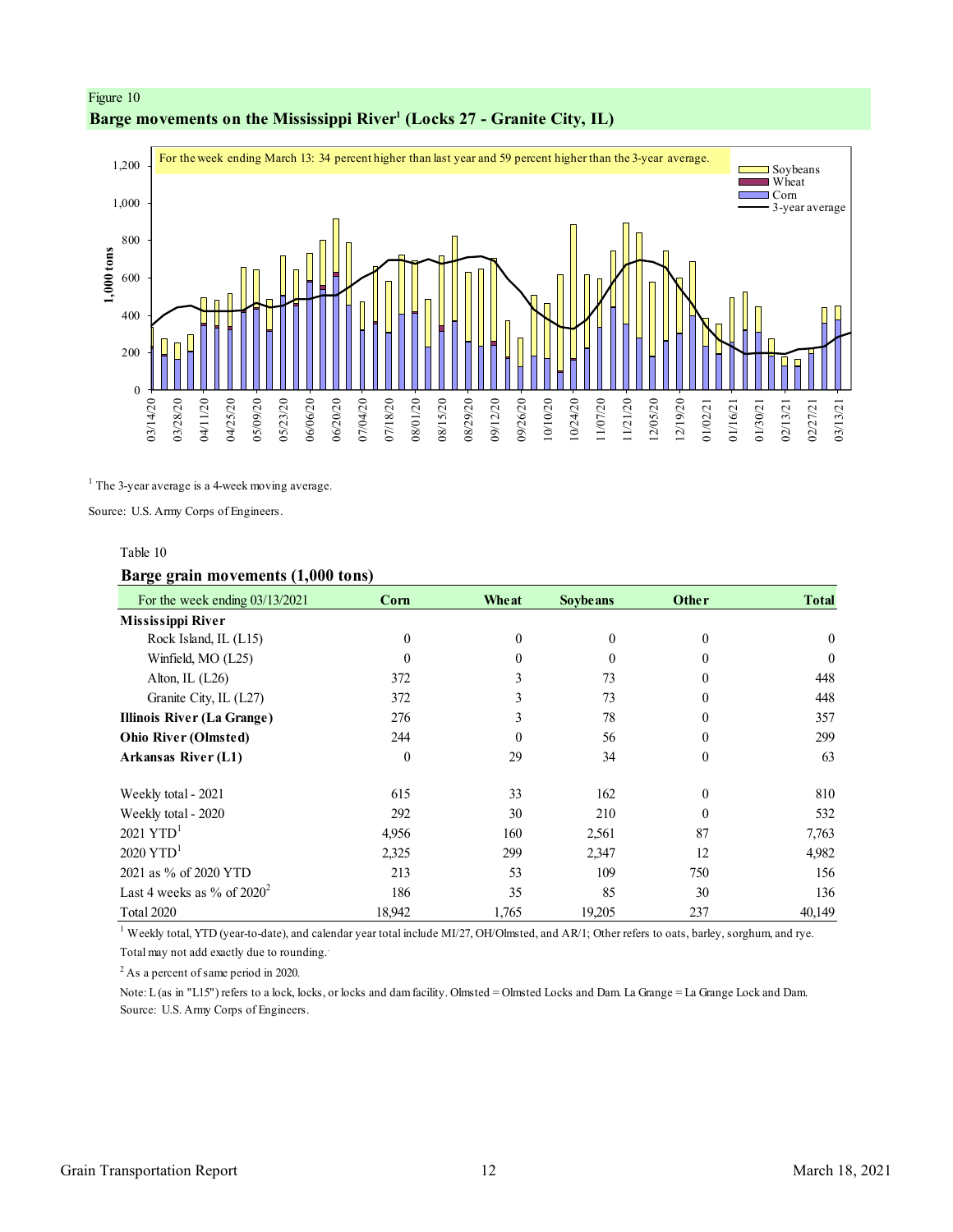<span id="page-12-0"></span>Figure 11 **Upbound empty barges transiting Mississippi River Locks 27, Arkansas River Lock and Dam 1, and Ohio River Olmsted Locks and Dam**



Source: U.S. Army Corps of Engineers.

### Figure 12 **Grain barges for export in New Orleans region**



Note: Olmsted = Olmsted Locks and Dam.

Source: U.S. Army Corps of Engineers and USDA, Agricultural Marketing Service.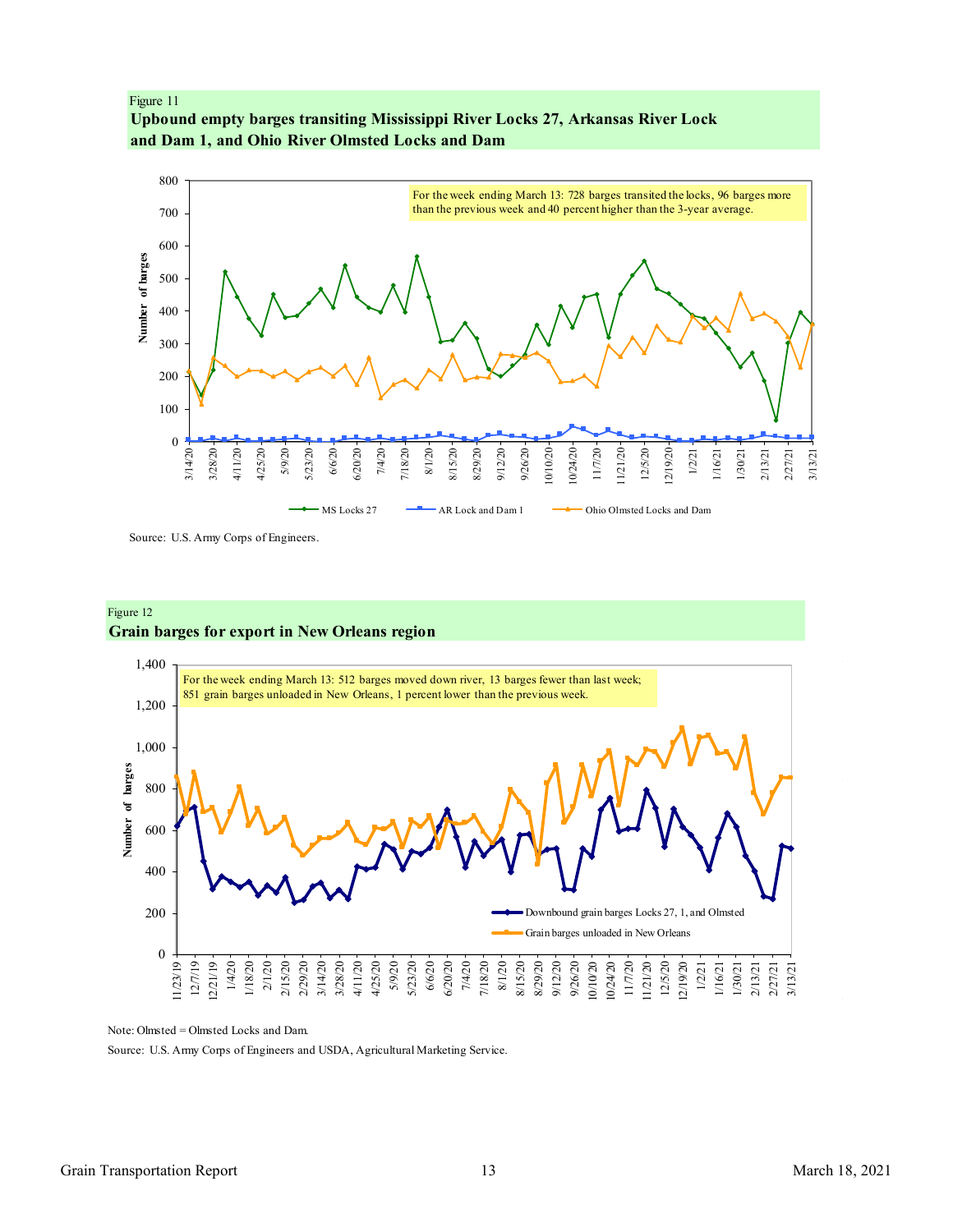<span id="page-13-1"></span><span id="page-13-0"></span>The **weekly diesel price** provides a proxy for trends in U.S. truck rates as diesel fuel is a significant expense for truck grain movements.

|             |                            |       | <b>Change from</b> |          |
|-------------|----------------------------|-------|--------------------|----------|
| Region      | Location                   | Price | Week ago           | Year ago |
| Ι           | <b>East Coast</b>          | 3.148 | 0.032              | 0.359    |
|             | New England                | 3.082 | 0.029              | 0.164    |
|             | Central Atlantic           | 3.292 | 0.026              | 0.303    |
|             | Lower Atlantic             | 3.064 | 0.037              | 0.437    |
| $_{\rm II}$ | Midwest                    | 3.169 | 0.042              | 0.578    |
| Ш           | <b>Gulf</b> Coast          | 2.988 | 0.059              | 0.484    |
| IV          | Rocky Mountain             | 3.276 | 0.145              | 0.534    |
| V           | <b>West Coast</b>          | 3.641 | 0.048              | 0.319    |
|             | West Coast less California | 3.270 | 0.042              | 0.316    |
|             | California                 | 3.951 | 0.054              | 0.326    |
| Total       | <b>United States</b>       | 3.191 | 0.048              | 0.458    |

<sup>1</sup> Diesel fuel prices include all taxes. Prices represent an average of all types of diesel fuel.

Source: U.S. Department of Energy, Energy Information Administration.



Source: U.S. Department of Energy, Energy Information Administration, Retail On-Highway Diesel Prices.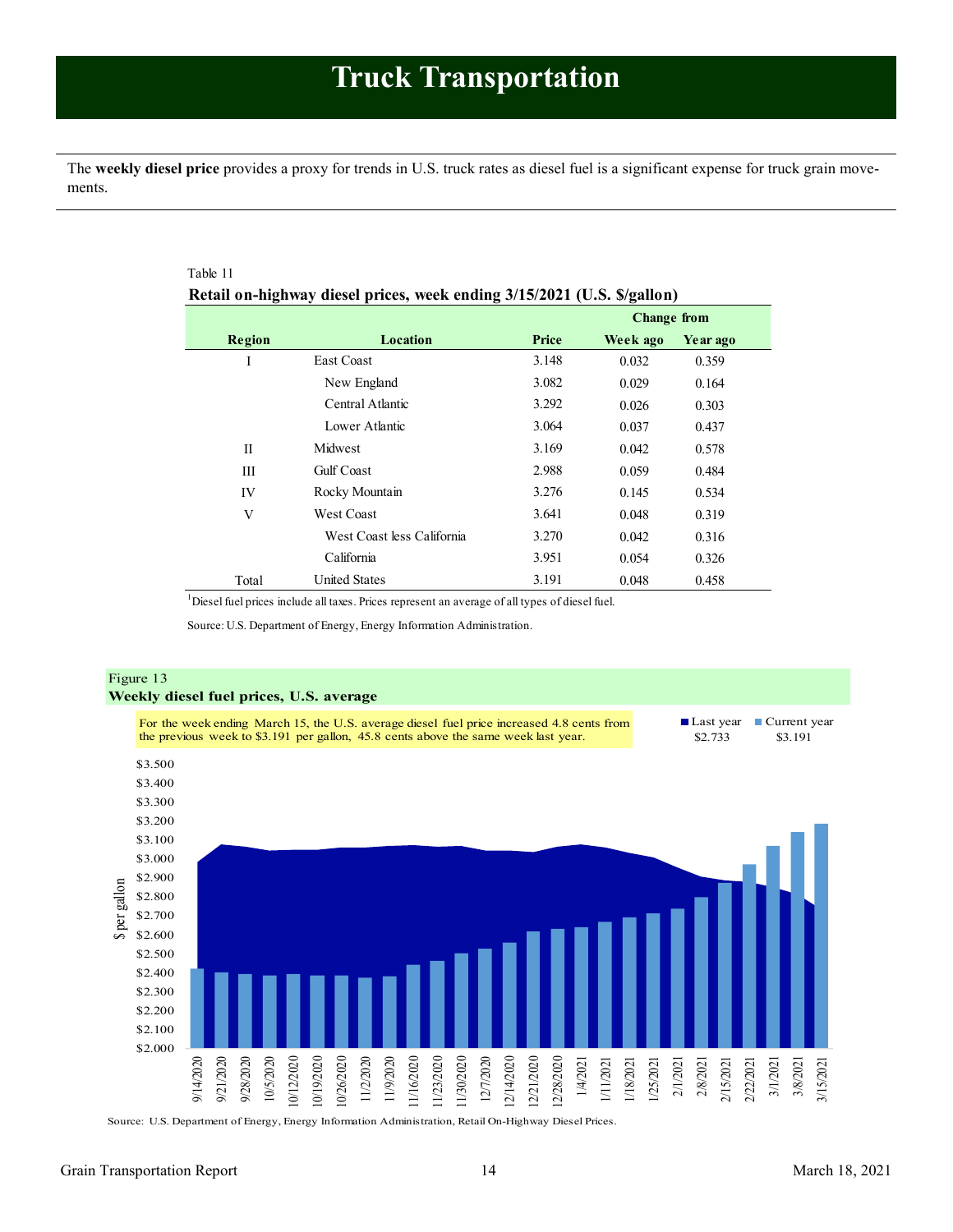## **Grain Exports**

### <span id="page-14-1"></span><span id="page-14-0"></span>Table 12

### **U.S. export balances and cumulative exports (1,000 metric tons)**

|                                                |            |            | Wheat      |            |            |           | Corn   | <b>Soybeans</b> | <b>Total</b> |
|------------------------------------------------|------------|------------|------------|------------|------------|-----------|--------|-----------------|--------------|
| For the week ending                            | <b>HRW</b> | <b>SRW</b> | <b>HRS</b> | <b>SWW</b> | <b>DUR</b> | All wheat |        |                 |              |
| Export balances <sup>1</sup>                   |            |            |            |            |            |           |        |                 |              |
| 3/4/2021                                       | 1,376      | 414        | 1,942      | 2,138      | 154        | 6,024     | 31,756 | 7,111           | 44,892       |
| This week year ago                             | 1,779      | 337        | 1,607      | 1,046      | 148        | 4,917     | 12,881 | 4,168           | 21,966       |
| Cumulative exports-marketing year <sup>2</sup> |            |            |            |            |            |           |        |                 |              |
| 2020/21 YTD                                    | 6,783      | 1,341      | 5,219      | 4,236      | 518        | 18,097    | 27,763 | 53,320          | 99,180       |
| 2019/20 YTD                                    | 6,994      | 1,964      | 5,370      | 3,707      | 680        | 18,714    | 15,232 | 30,092          | 64,038       |
| YTD 2020/21 as % of 2019/20                    | 97         | 68         | 97         | 114        | 76         | 97        | 182    | 177             | 155          |
| Last 4 wks. as % of same period $2019/20*$     | 78         | 127        | 125        | 221        | 105        | 128       | 262    | 192             | 219          |
| Total 2019/20                                  | 9,526      | 2,318      | 6,960      | 4,751      | 922        | 24,477    | 42,622 | 43,994          | 111,094      |
| Total 2018/19                                  | 8,591      | 3,204      | 6,776      | 5,164      | 479        | 24,214    | 48,924 | 46,189          | 119,327      |

<sup>1</sup> Current unshipped (outstanding) export sales to date.

 $2^2$  Shipped export sales to date; 2020/21 marketing year now in effect for wheat, corn, and soybeans.

Note: marketing year: wheat = 6/01-5/31, corn and soybeans = 9/01-8/31. YTD = year-to-date; wks. = weeks; HRW= hard red winter; SRW = soft red winter;

HRS= hard red spring; SWW= soft white wheat; DUR= durum.

Source: USDA, Foreign Agricultural Service.

### Table 13

## **Top 5 importers<sup>1</sup> of U.S. corn**

| Table 13                                  |                                |               |              |                      |
|-------------------------------------------|--------------------------------|---------------|--------------|----------------------|
| Top 5 importers <sup>1</sup> of U.S. corn |                                |               |              |                      |
| For the week ending 3/04/2021             | Total commitments <sup>2</sup> |               | % change     | Exports <sup>3</sup> |
|                                           | 2020/21                        | 2019/20       | current MY   | $3-yr$ . avg.        |
|                                           | current MY                     | last MY       | from last MY | 2017-19              |
|                                           |                                | $-1.000$ mt - |              |                      |
| Mexico                                    | 12,143                         | 10,875        | 12           | 14,869               |
| Japan                                     | 8,425                          | 5,891         | 43           | 11,221               |
| Columbia                                  | 2,647                          | 2,656         | (0)          | 4,830                |
| Korea                                     | 1,761                          | 871           | 102          | 4,011                |
| China                                     | 18,739                         | 61            | 30,569       | 909                  |
| Top 5 importers                           | 43,714                         | 20,354        | 115          | 35,840               |
| Total U.S. corn export sales              | 59,519                         | 28,113        | 112          | 49,983               |
| % of projected exports                    | 90%                            | 62%           |              |                      |
| Change from prior week <sup>2</sup>       | 396                            | 1,471         |              |                      |
| Top 5 importers' share of U.S. corn       |                                |               |              |                      |
| export sales                              | 73%                            | 72%           |              | 72%                  |
| <b>USDA</b> forecast March 2021           | 66,158                         | 45,242        | 46           |                      |
| Corn use for ethanol USDA forecast,       |                                |               |              |                      |
| March 2021                                | 125,730                        | 123,368       | 2            |                      |

 ${}^{1}$ Based on USDA, Foreign Agricultural Service (FAS) marketing year ranking reports for 2019/20; marketing year (MY) = Sep 1 - Aug 31.

<sup>2</sup>Cumulative exports (shipped) + outstanding sales (unshipped), FAS weekly export sales report, or export sales query. Total commitments change (net sales) from prior

week could include revisions from previous week's outstanding sales or accumulated sales.

<sup>3</sup>FAS marketing year ranking reports (carryover plus accumulated export); yr. = year; avg. = average.

Note: A red number in parentheses indicates a negative number; mt = metric ton.

Source: USDA, Foreign Agricultural Service.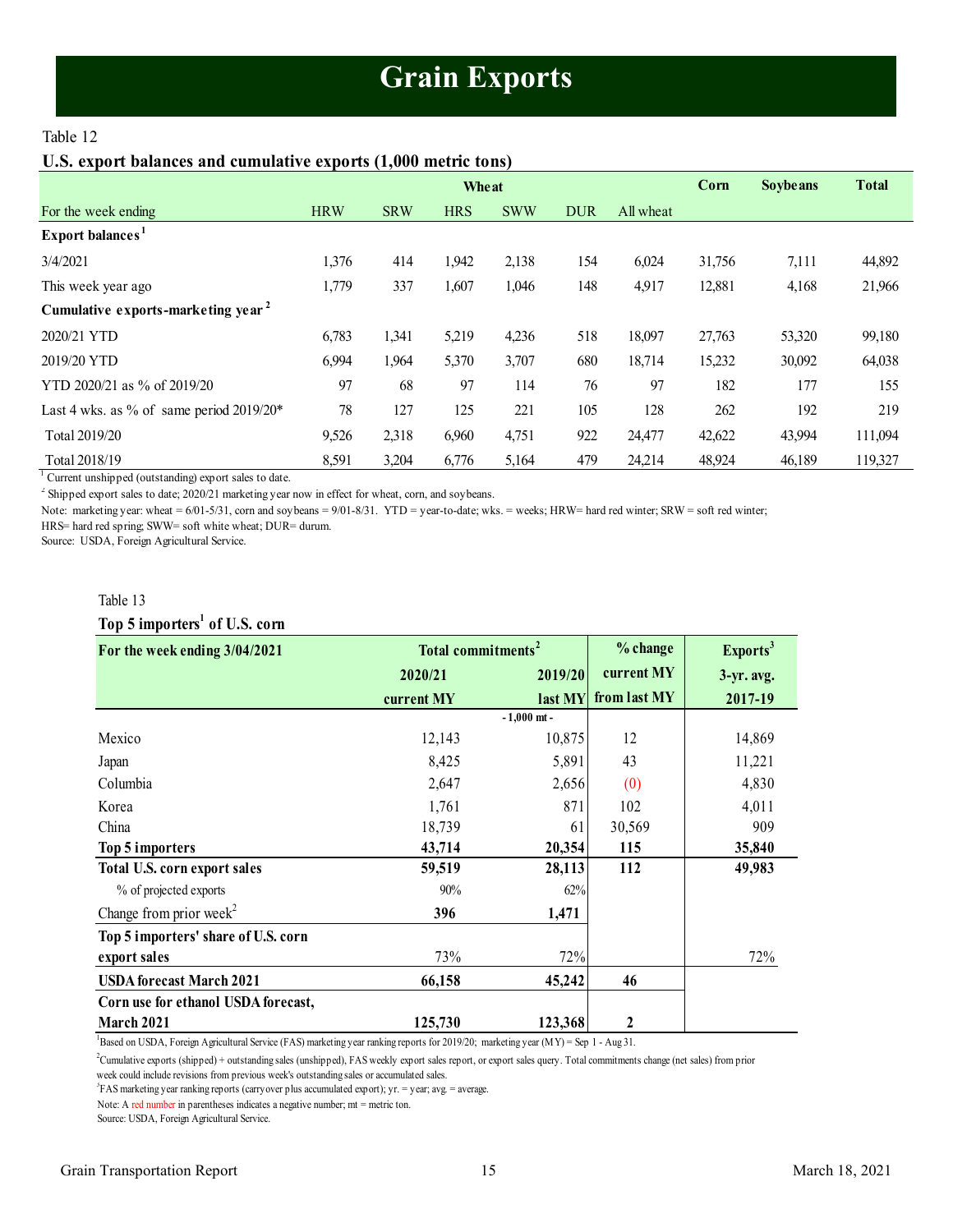#### Table 14

## **Top 5 importers<sup>1</sup> of U.S. soybeans**

<span id="page-15-0"></span>

| Table 14                                      |              |                          |              |                      |
|-----------------------------------------------|--------------|--------------------------|--------------|----------------------|
| Top 5 importers <sup>1</sup> of U.S. soybeans |              |                          |              |                      |
| For the week ending 3/04/2021                 | <b>Total</b> | commitments <sup>2</sup> | % change     | Exports <sup>3</sup> |
|                                               | 2020/21      | 2019/20                  | current MY   | $3-yr$ . avg.        |
|                                               | current MY   | last MY                  | from last MY | 2017-19              |
|                                               |              | $1,000$ mt -             |              | $-1,000$ mt -        |
| China                                         | 35,852       | 12,138                   | 195          | 19,106               |
| Mexico                                        | 4,432        | 3,506                    | 26           | 4,591                |
| Egypt                                         | 2,388        | 2,080                    | 15           | 2,980                |
| Indonesia                                     | 1,704        | 1,309                    | 30           | 2,360                |
| Japan                                         | 1,779        | 1,868                    | (5)          | 2,288                |
| Top 5 importers                               | 46,156       | 20,901                   | 121          | 31,324               |
| Total U.S. soybean export sales               | 60,432       | 34,260                   | 76           | 49,352               |
| % of projected exports                        | 99%          | 75%                      |              |                      |
| change from prior week <sup>2</sup>           | 351          | 238                      |              |                      |
| Top 5 importers' share of U.S.                |              |                          |              |                      |
| soybean export sales                          | 76%          | 61%                      |              | 63%                  |
| <b>USDA</b> forecast, March 2021              | 61,308       | 45,831                   | 134          |                      |

<sup>1</sup>Based on USDA, Foreign Agricultural Service (FAS) marketing year ranking reports for 2019/20; marketing year (MY) = Sep 1 - Aug 31.

<sup>2</sup>Cumulative exports (shipped) + outstanding sales (unshipped), FAS weekly export sales report, or export sales query. The total commitments change (net sales) from prior week could include revisions from previous week's outstanding sales and/or accumulated sales.

<sup>3</sup>FAS marketing year ranking reports (carryover plus accumulated export); yr. = year; avg. = average.

Note: A red number in parentheses indicates a negative number; mt = metric ton.

Source: USDA, Foreign Agricultural Service.

### Table 15

### **Top 10 importers<sup>1</sup> of all U.S. wheat**

| Table 15                                        |                                                                                         |              |                                        |                                                  |  |  |  |  |
|-------------------------------------------------|-----------------------------------------------------------------------------------------|--------------|----------------------------------------|--------------------------------------------------|--|--|--|--|
| Top 10 importers <sup>1</sup> of all U.S. wheat |                                                                                         |              |                                        |                                                  |  |  |  |  |
| For the week ending 3/04/2021                   | commitments <sup>2</sup><br><b>Total</b><br>2020/21<br>2019/20<br>current MY<br>last MY |              | % change<br>current MY<br>from last MY | Exports <sup>3</sup><br>$3-yr$ . avg.<br>2017-19 |  |  |  |  |
|                                                 |                                                                                         | $1,000$ mt - |                                        | $-1,000$ mt -                                    |  |  |  |  |
| Mexico                                          | 3,274                                                                                   | 3,311        | (1)                                    | 3,213                                            |  |  |  |  |
| Philippines                                     | 2,957                                                                                   | 3,092        | (4)                                    | 2,888                                            |  |  |  |  |
| Japan                                           | 2,336                                                                                   | 2,473        | (6)                                    | 2,655                                            |  |  |  |  |
| Nigeria                                         | 1,348                                                                                   | 1,358        | (1)                                    | 1,433                                            |  |  |  |  |
| Korea                                           | 1,605                                                                                   | 1,420        | 13                                     | 1,372                                            |  |  |  |  |
| Indonesia                                       | 994                                                                                     | 971          | 2                                      | 1,195                                            |  |  |  |  |
| Taiwan                                          | 1,051                                                                                   | 1,164        | (10)                                   | 1,175                                            |  |  |  |  |
| Thailand                                        | 756                                                                                     | 853          | (11)                                   | 727                                              |  |  |  |  |
| Italy                                           | 570                                                                                     | 782          | (27)                                   | 622                                              |  |  |  |  |
| Colombia                                        | 349                                                                                     | 698          | (50)                                   | 618                                              |  |  |  |  |
| Top 10 importers                                | 15,240                                                                                  | 16,121       | (5)                                    | 15,897                                           |  |  |  |  |
| Total U.S. wheat export sales                   | 24,120                                                                                  | 23,632       | $\overline{2}$                         | 23,821                                           |  |  |  |  |
| % of projected exports                          | 90%                                                                                     | 90%          |                                        |                                                  |  |  |  |  |
| change from prior week <sup>2</sup>             | 330                                                                                     | 452          |                                        |                                                  |  |  |  |  |
| Top 10 importers' share of U.S.                 |                                                                                         |              |                                        |                                                  |  |  |  |  |
| wheat export sales                              | 63%                                                                                     | 68%          |                                        | 67%                                              |  |  |  |  |
| <b>USDA</b> forecast, March 2021                | 26,839                                                                                  | 26,294       | 2                                      |                                                  |  |  |  |  |

<sup>1</sup> Based on USDA, Foreign Agricultural Service( FAS) marketing year ranking reports for 2019/20; Marketing year (MY) = Jun 1 - May 31.

 $2$ Cumulative exports (shipped) + outstanding sales (unshipped), FAS weekly export sales report, or export sales query. The total commitments change (net sales)

from prior week could include revisions from the previous week's outstanding and/or accumulated sales.

 $3$  FAS marketing year final reports (carryover plus accumulated export); yr. = year; avg. = average.

Note: A red number in parentheses indicates a negative number.

Source: USDA, Foreign Agricultural Service.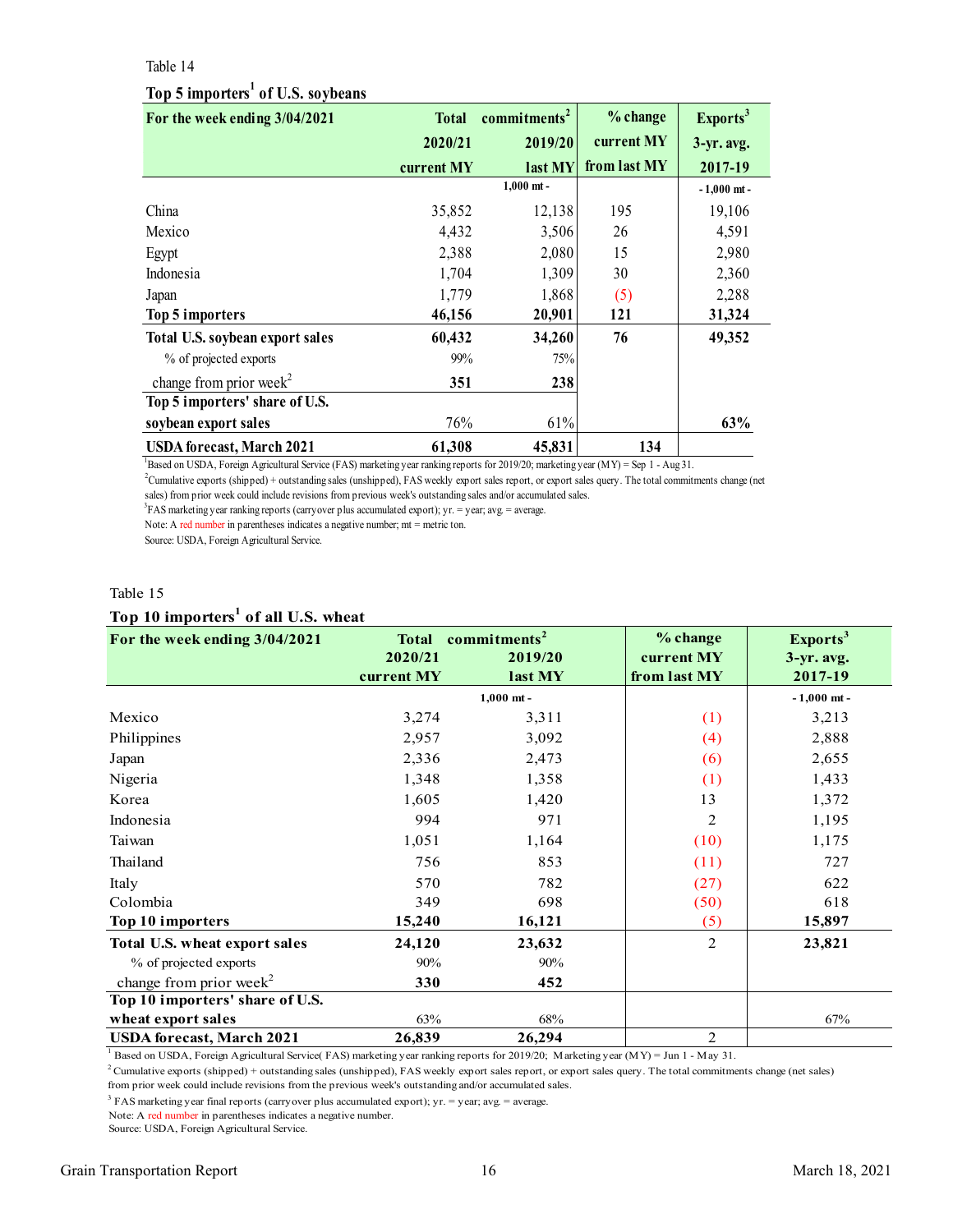# <span id="page-16-0"></span>**Grain inspections for export by U.S. port region (1,000 metric tons)**

|                          | For the week ending                                                                                     | <b>Previous</b>  | <b>Current week</b> |                  |                  | 2021 YTD as   |           | Last 4-weeks as % of: |             |
|--------------------------|---------------------------------------------------------------------------------------------------------|------------------|---------------------|------------------|------------------|---------------|-----------|-----------------------|-------------|
| Port regions             | 03/11/21                                                                                                | week*            | as % of previous    | 2021 YTD*        | 2020 YTD*        | % of 2020 YTD | Last year | Prior 3-yr. avg.      | 2020 total* |
| <b>Pacific Northwest</b> |                                                                                                         |                  |                     |                  |                  |               |           |                       |             |
| Wheat                    | 488                                                                                                     | 389              | 125                 | 2,950            | 3,334            | 88            | 94        | 118                   | 15,966      |
| Corn                     | 591                                                                                                     | 370              | 160                 | 3,311            | 844              | 392           | 294       | 185                   | 9,969       |
| Soybeans                 | 85                                                                                                      | 210              | 41                  | 3,613            | 1,980            | 182           | 210       | 87                    | 14,028      |
| <b>Total</b>             | 1,164                                                                                                   | 969              | 120                 | 9,874            | 6,157            | 160           | 163       | 130                   | 39,963      |
| Mississippi Gulf         |                                                                                                         |                  |                     |                  |                  |               |           |                       |             |
| Wheat                    | 58                                                                                                      | 23               | 253                 | 381              | 839              | 45            | 39        | 34                    | 3,422       |
| Corn                     | 1,359                                                                                                   | 1,073            | 127                 | 9,601            | 5,241            | 183           | 204       | 210                   | 28,781      |
| Soybeans                 | 336                                                                                                     | 263              | 127                 | 8,139            | 6,408            | 127           | 115       | 83                    | 38,013      |
| <b>Total</b>             | 1,752                                                                                                   | 1,359            | 129                 | 18,120           | 12,488           | 145           | 160       | 142                   | 70,215      |
| <b>Texas Gulf</b>        |                                                                                                         |                  |                     |                  |                  |               |           |                       |             |
| Wheat                    | 127                                                                                                     | 32               | 394                 | 615              | 795              | $77\,$        | 106       | 68                    | 4,248       |
| Corn                     | $\boldsymbol{0}$                                                                                        | $\boldsymbol{9}$ | $\boldsymbol{0}$    | 107              | 129              | 83            | 84        | 97                    | 723         |
| Soybeans                 | $\boldsymbol{0}$                                                                                        | $\boldsymbol{0}$ | n/a                 | 619              | $\boldsymbol{6}$ | n/a           | n/a       | n/a                   | 2,098       |
| <b>Total</b>             | 127                                                                                                     | 41               | 312                 | 1,341            | 931              | 144           | 117       | 81                    | 7,068       |
| <b>Interior</b>          |                                                                                                         |                  |                     |                  |                  |               |           |                       |             |
| Wheat                    | 47                                                                                                      | 64               | 73                  | 490              | 471              | 104           | 114       | 130                   | 2,263       |
| Corn                     | 216                                                                                                     | 192              | 112                 | 1,609            | 1,531            | 105           | 103       | 115                   | 8,683       |
| Soybeans                 | 108                                                                                                     | 134              | 81                  | 1,439            | 1,548            | 93            | 86        | 94                    | 7,274       |
| <b>Total</b>             | 371                                                                                                     | 390              | 95                  | 3,538            | 3,550            | 100           | 98        | 108                   | 18,220      |
| <b>Great Lakes</b>       |                                                                                                         |                  |                     |                  |                  |               |           |                       |             |
| Wheat                    | $\boldsymbol{0}$                                                                                        | $\mathbf{1}$     | $\,$                | 19               | $\mathbf{1}$     | n/a           | n/a       | $78\,$                | 891         |
| Corn                     | $\boldsymbol{0}$                                                                                        | $\boldsymbol{0}$ | n/a                 | $\boldsymbol{0}$ | $\boldsymbol{0}$ | n/a           | n/a       | n/a                   | 111         |
| Soybeans                 | $\pmb{0}$                                                                                               | 0                | n/a                 | 0                | 0                | n/a           | n/a       | n/a                   | 1,111       |
| <b>Total</b>             | $\pmb{0}$                                                                                               | $\mathbf{1}$     | $\bf{8}$            | 19               | $\mathbf{1}$     | n/a           | n/a       | $78\,$                | 2,113       |
| <b>Atlantic</b>          |                                                                                                         |                  |                     |                  |                  |               |           |                       |             |
| Wheat                    | $\boldsymbol{0}$                                                                                        | $\pmb{0}$        | n/a                 | 35               | $\boldsymbol{0}$ | n/a           | n/a       | 353                   | 65          |
| Corn                     | 0                                                                                                       | $\theta$         | n/a                 | 0                | 0                | n/a           | n/a       | 0                     | 33          |
| Soybeans                 | 17                                                                                                      | 20               | 88                  | 760              | 258              | 295           | 190       | 122                   | 1,870       |
| Total                    | 17                                                                                                      | $20\,$           | 88                  | 795              | 258              | 308           | 231       | 134                   | 1,968       |
| U.S. total from ports*   |                                                                                                         |                  |                     |                  |                  |               |           |                       |             |
| Wheat                    | 719                                                                                                     | 510              | 141                 | 4,489            | 5,440            | 83            | 91        | 94                    | 26,854      |
| Corn                     | 2,165                                                                                                   | 1,643            | 132                 | 14,628           | 7,745            | 189           | 198       | 188                   | 48,301      |
| Soybeans                 | 546                                                                                                     | 626              | 87                  | 14,570           | 10,200           | 143           | 128       | 88                    | 64,394      |
| <b>Total</b>             | 3,431                                                                                                   | 2,780            | 123                 | 33,687           | 23,385           | 144           | 149       | 130                   | 139,548     |
|                          | *Data includes revisions from prior weeks; some regional totals may not add exactly due to rounding.    |                  |                     |                  |                  |               |           |                       |             |
|                          | Source: USDA, Federal Grain Inspection Service; YTD= year-to-date; $n/a$ = not applicable or no change. |                  |                     |                  |                  |               |           |                       |             |

The United States exports approximately one-quarter of the grain it produces. On average, this includes nearly 45 percent of U.S.-grown wheat, 50 percent of U.S.-grown soybeans, and 20 percent of the U.S.-grown corn. Approximately 55 percent of the U.S. export grain shipments departed through the U.S. Gulf region in 2019.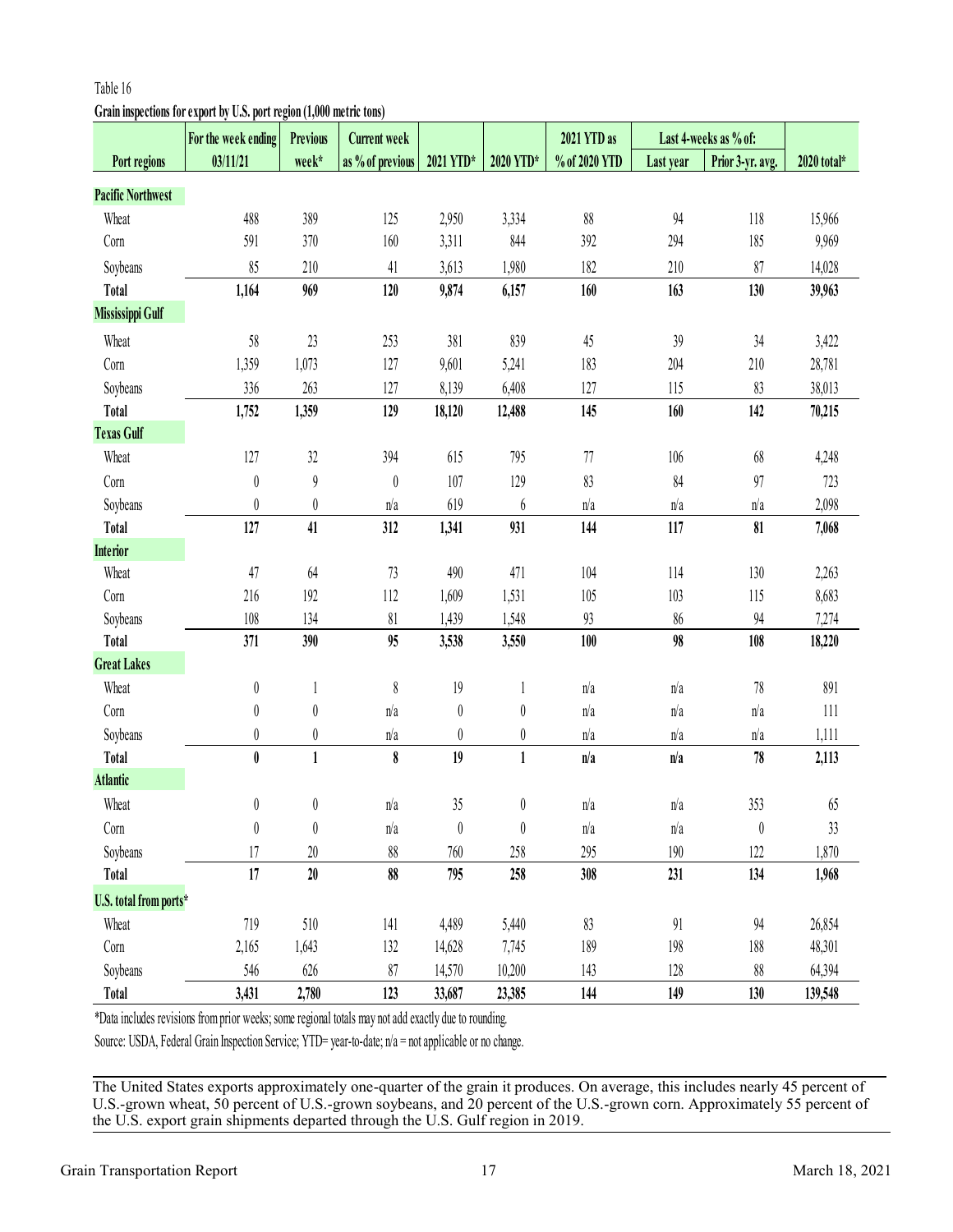



Note: 3-year average consists of 4-week running average.

Source: USDA, Federal Grain Inspection Service.



Source: USDA, Federal Grain Inspection Service.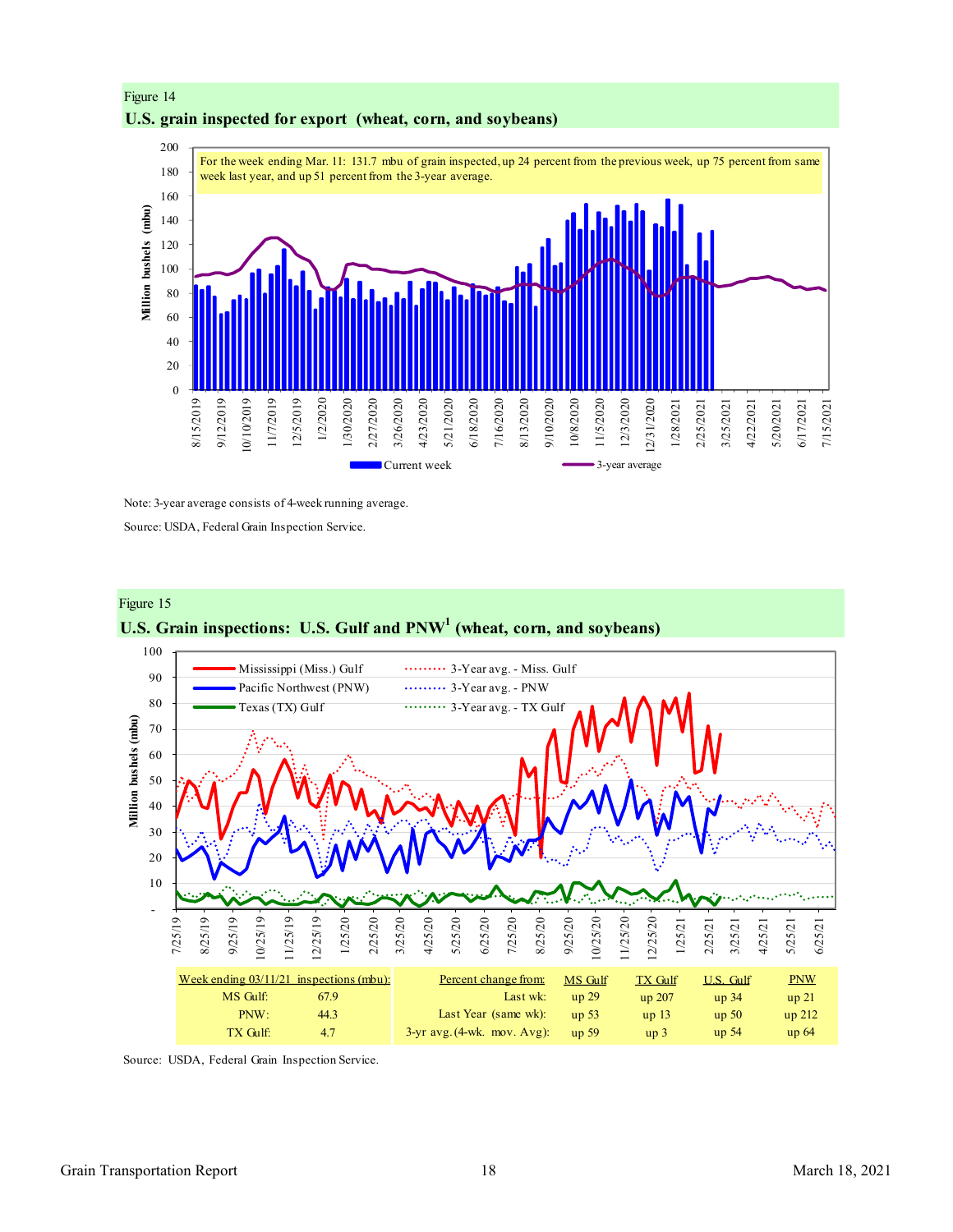### <span id="page-18-1"></span><span id="page-18-0"></span>Table 17

### **Weekly port region grain ocean vessel activity (number of vessels)**

|              |         |        |            | Pacific          |
|--------------|---------|--------|------------|------------------|
|              |         | Gulf   |            | <b>Northwest</b> |
|              |         | Loaded | Due next   |                  |
| Date         | In port | 7-days | $10$ -days | In port          |
| 3/11/2021    | 38      | 45     | 55         | 16               |
| 3/4/2021     | 51      | 36     | 53         | 24               |
| 2020 range   | (2260)  | (2346) | (3468)     | (724)            |
| 2020 average | 37      | 33     | 49         | 15               |

Note: n/a = not available due to holiday.

Source: USDA, Agricultural Marketing Service.



Figure 16

Source:USDA, Agricultural Marketing Service.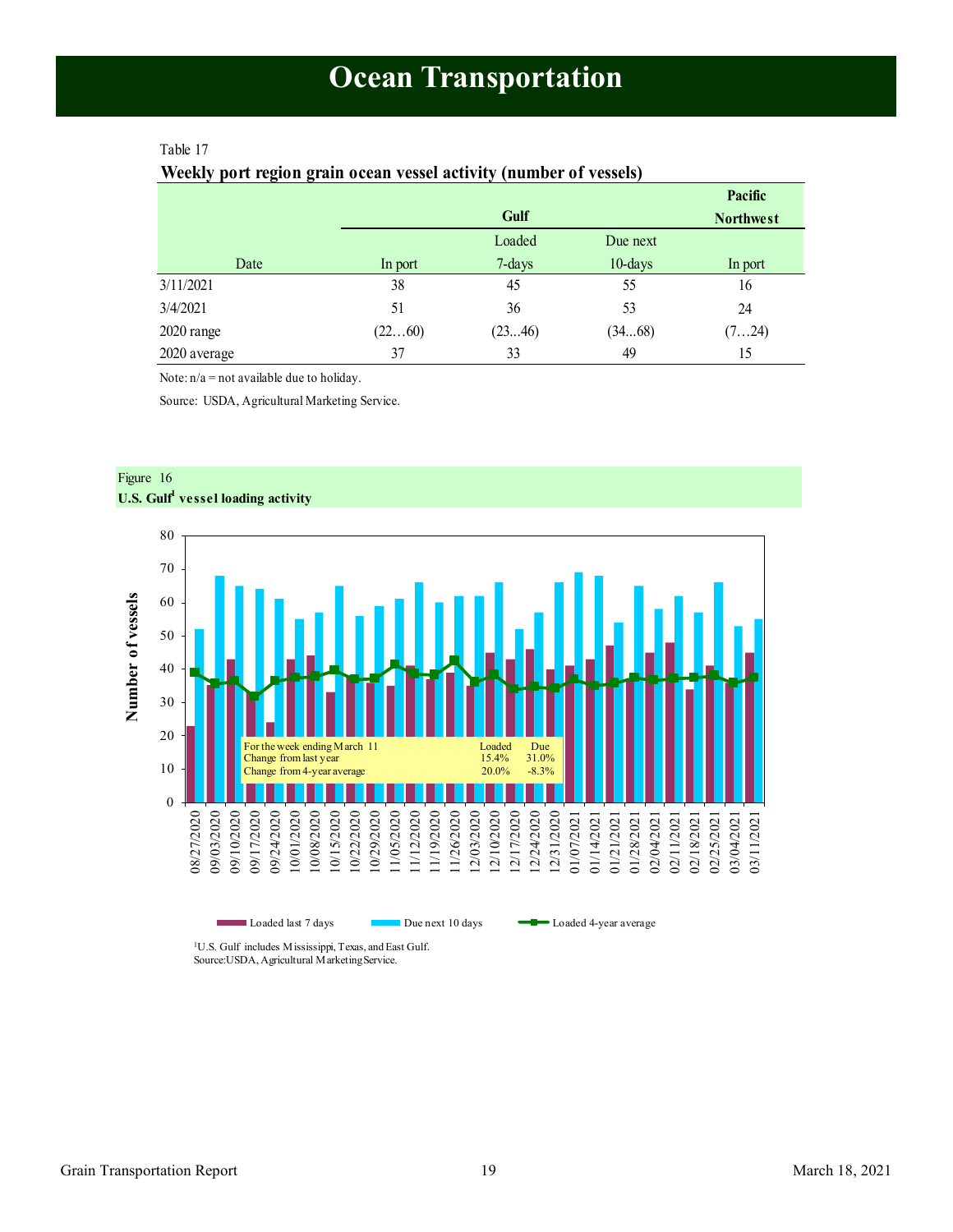## Figure 17 **Grain vessel rates, U.S. to Japan**



Note: PNW = Pacific Northwest Source: O'Neil Commodity Consulting

Table 18

### **Ocean freight rates for selected shipments, week ending 03/13/2021**

| $\tilde{\phantom{a}}$<br><b>Export</b> | Import      | <b>Grain</b> | Loading       | <b>Volume loads</b> | <b>Freight rate</b> |
|----------------------------------------|-------------|--------------|---------------|---------------------|---------------------|
| region                                 | region      | <b>types</b> | date          | (metric tons)       | (US\$/metric ton)   |
| U.S. Gulf                              | Japan       | Grain        | May 25/Jun 25 | 50,000              | 46.85 op 47.85      |
| U.S. Gulf                              | Japan       | Heavy grain  | Apr 15/May 15 | 50,000              | 47.00               |
| U.S. Gulf                              | Japan       | Heavy grain  | Apr $1/30$    | 48,000              | 46.75               |
| U.S. Gulf                              | South Korea | Heavy grain  | Feb 20/28     | 51,000              | 51.50               |
| U.S. Gulf                              | Pt Sudan    | Sorghum      | Feb 15/25     | 34,860              | 143.13*             |
| U.S. Gulf                              | Vietnam     | Corn         | Feb 5/15      | 70,000              | 47.25               |
| <b>PNW</b>                             | Japan       | Grain        | Mar $5/14$    | 28,000              | 48.10               |
| <b>PNW</b>                             | Taiwan      | Corn         | Feb 20/Mar 15 | 65,000              | 24.90               |
| Brazil                                 | China       | Heavy grain  | Mar 21/31     | 66,000              | 44.00               |
| Brazil                                 | China       | Heavy grain  | Mar 21/30     | 66,000              | 45.50               |
| River Plate                            | S. Korea    | Corn         | May $1/31$    | 68,000              | $52.60*$            |
| Ukraine                                | China       | Corn         | Feb $10/17$   | 60,000              | 36.40 op 38.90      |

\* 50 percent of food aid from the United States is required to be shipped on U.S.-flag vessels.

op = option. Note: Rates shown are per metric ton (2,204.62 lbs. = 1 metric ton), free on board (F.O.B), except where otherwise indicated;

Source: Maritime Research, Inc.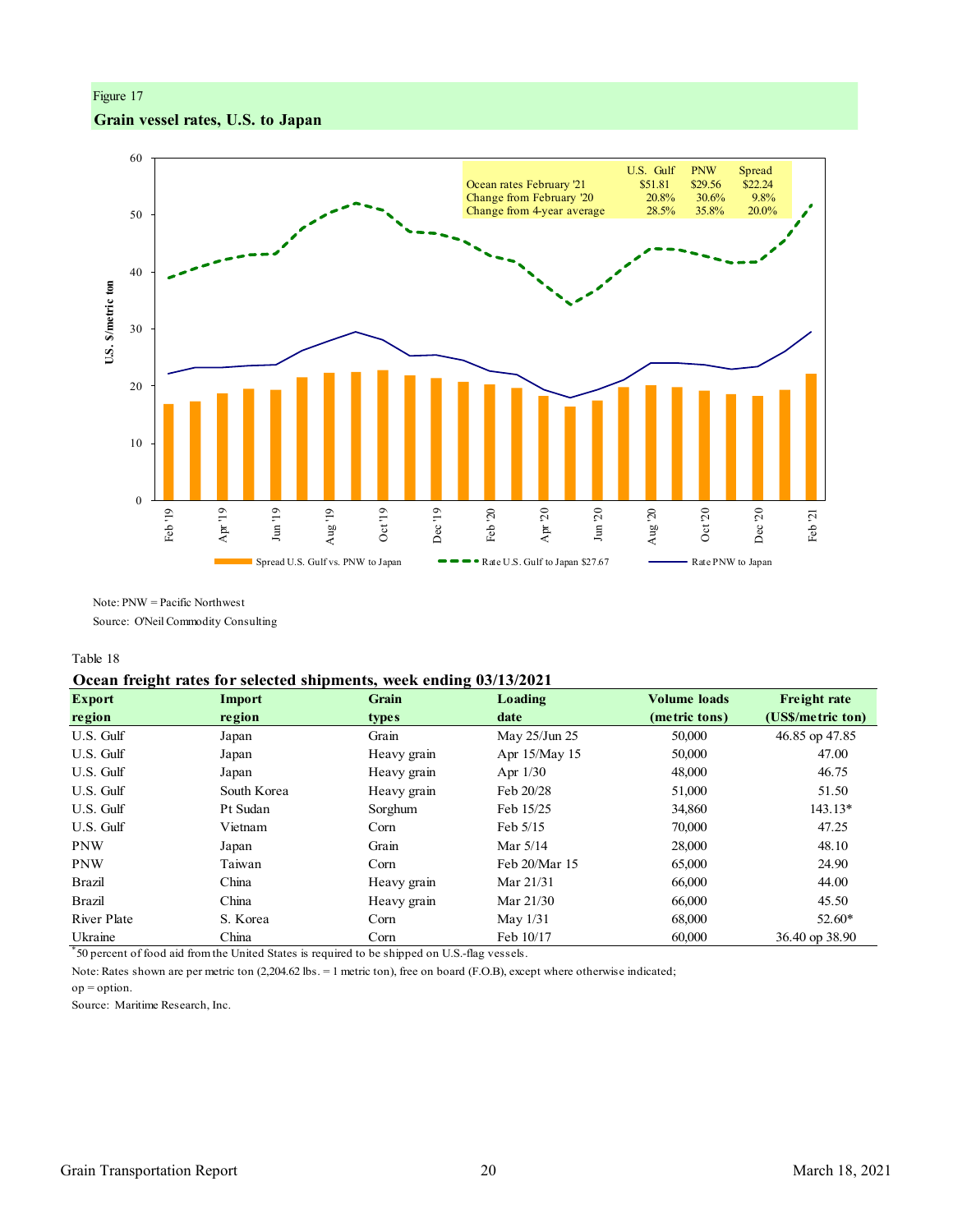In 2019, containers were used to transport 9 percent of total U.S. waterborne grain exports. Approximately 60 percent of U.S. waterborne grain exports in 2019 went to Asia, of which 14 percent were moved in containers. Approximately 94 percent of U.S. waterborne containerized grain exports were destined for Asia.



Note: The following Harmonized Tariff Codes are used to calculate containerized grains movements: 1001, 100190, 1002, 1003 100300, 1004, 100400, 1005, 100590, 1007, 100700, 1102, 110100, 230310, 110220, 110290, 1201, 120100, 230210, 230990, 230330, 120810, and 120190.

Source: USDA, Agricultural Marketing Service, Transportation Services Division analysis of PIERS data.



### Figure 19 **Monthly shipments of containerized grain to Asia**

Note: The following Harmonized Tariff Codes are used to calculate containerized grains movements: 100190, 100200, 100300, 100400, 100590, 100700, 110100, 110220, 110290, 1201, 120100, 120190, 120810, 230210, 230310, 230330, and 230990.

Source: USDA, Agricultural Marketing Service, Transportation Services Division analysis of PIERS data.

### Grain Transportation Report 21 March 18, 2021